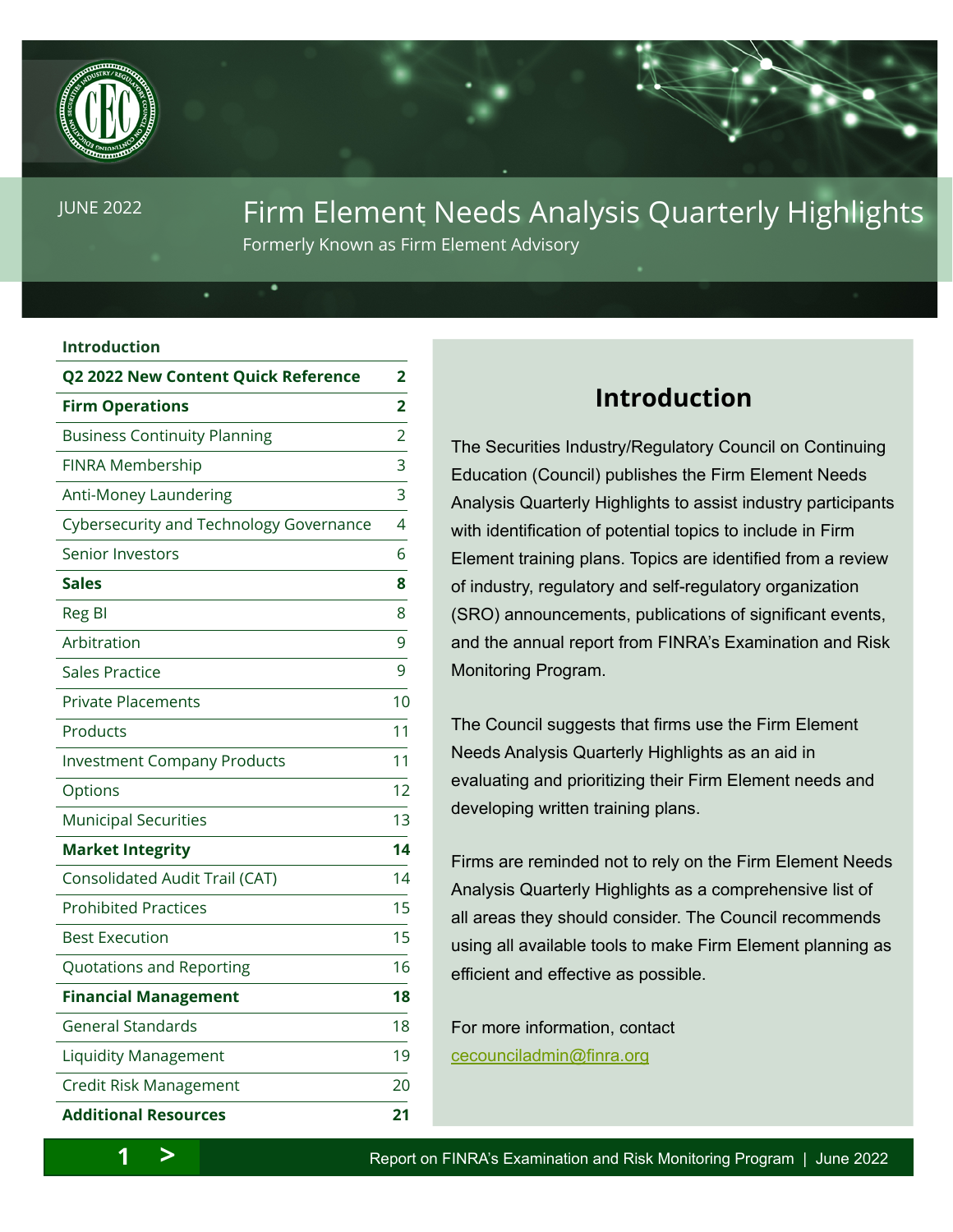## **Q2 2022 New Content Quick Reference**

# <span id="page-1-0"></span>New: **[FINRA Information Notice 4.19.22 \(April 19, 2022\):](#page-2-0) Membership Application Program Transformation [FINRA Regulatory Notice 22-08 \(March 8, 2022\):](#page-10-0) Complex Products and Options** [CBOE Regulatory Circular 22-007 \(March 15, 2022\):](#page-11-1) Option Customer Account Approval and Supervision • [FINRA Regulatory Notice 22-11 \(April 19, 2022\):](#page-9-1) FINRA Reminds Firms of Their Sales Practice Obligations for Alternative Mutual Funds Upcoming: [FINRA Regulatory Notice 21-34 \(September 28, 2021\):](#page-9-2) FINRA Adopts Rules to Address Firms with a Significant History of Misconduct

# **Firm Operations**

# <span id="page-1-1"></span>Business Continuity Planning

Due to the recent outbreak of coronavirus disease (COVID-19), FINRA reminds member firms to consider pandemic-related business continuity planning, including whether their business continuity plans (BCPs) are sufficiently flexible to address a wide range of possible effects in the event of a pandemic in the United States. Each member firm is also encouraged to review its BCP to consider pandemic preparedness and to review its emergency contacts to ensure that FINRA has a reliable means of contacting the firm. This Notice also provides pandemic-related guidance and regulatory relief to member firms from some requirements. As coronavirus-related risks decrease, member firms should expect to return to meeting any regulatory obligations for which relief has been provided.

• [FINRA Regulatory Notice 20-08 \(March 9, 2020\):](http://cecouncil.com/media/266677/finra-regulatory-notice-20-08.pdf) Pandemic-Related Business Continuity Planning, Guidance and Regulatory Relief

Business continuity remains a priority for firms and their associated persons. It is important that firms maintain adequate business continuity and contingency plans and ensure that employees are aware of and understand these plans.

- [FINRA Topic Page: Business Continuity Planning](http://www.finra.org/industry/business-continuity-planning)
- **[FINRA Small Firm Business Continuity Planning Template](http://www.finra.org/industry/small-firm-business-continuity-plan-template)**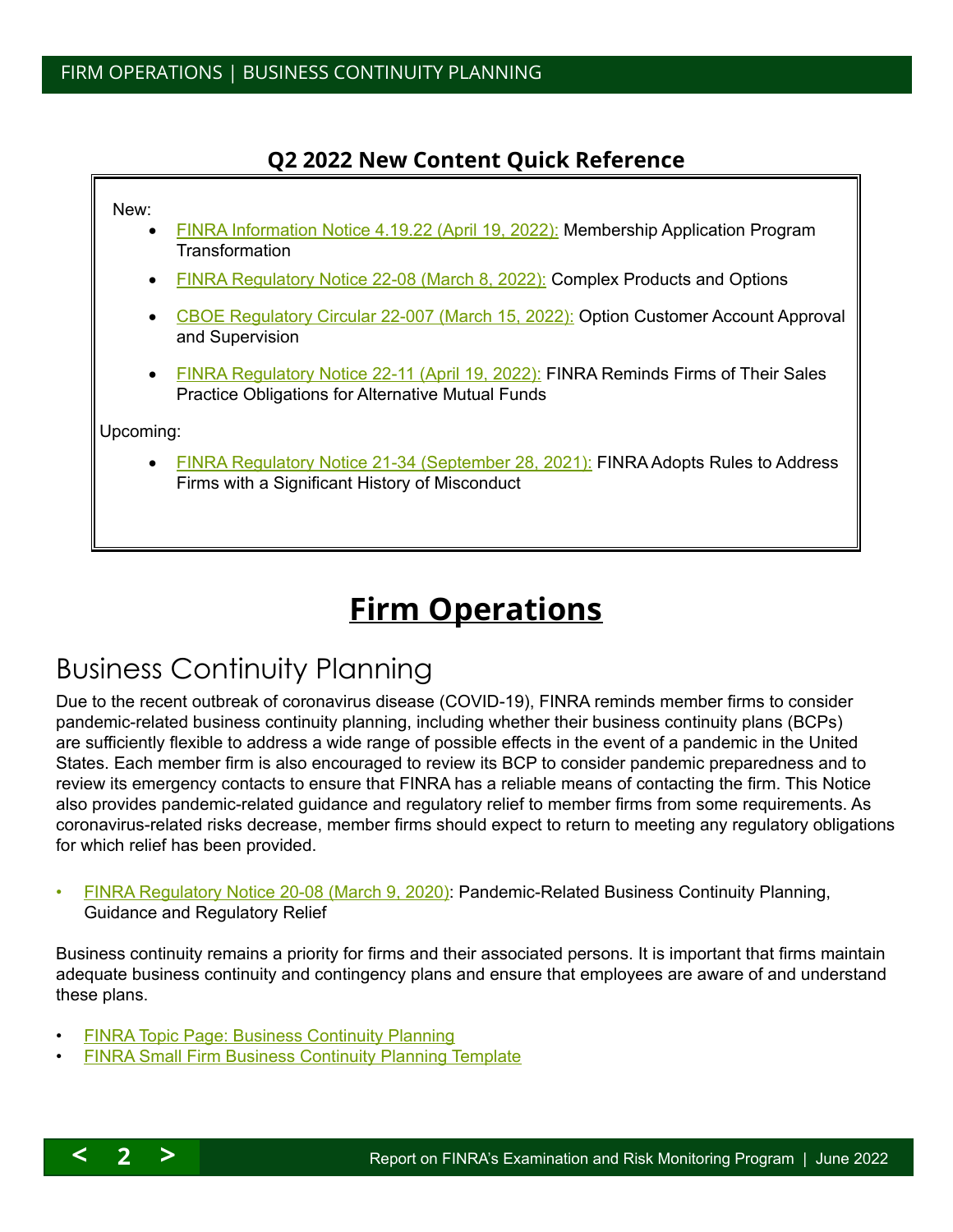\* \* \* \* \* \* \*

## <span id="page-2-2"></span><span id="page-2-0"></span>FINRA Membership

#### **(New) FINRA Membership Application**

The Notice shares key operational changes in FINRA's Membership Application Program (MAP) implemented to improve its effectiveness and efficiency (MAP Transformation), including establishing a centralized application intake function and aligning the program with the firm grouping model developed by FINRA's Member Supervision Department during its recent transformation.

[FINRA Information Notice 4/19/22: Membership Application Program Transformation](http://cecouncil.org/media/266880/finra-information-notice-41922.pdf)

\* \* \* \* \* \* \*

## <span id="page-2-1"></span>Anti-Money Laundering

#### **U.S Imposes Sanctions on Russian Entities and Individuals**

The U.S. government has imposed sanctions in response to Russia's actions in Ukraine. FINRA is issuing this Notice to provide member firms with information about these recent actions. FINRA encourages member firms to continue to monitor the Department of Treasury's Office of Foreign Asset Control (OFAC) website for relevant information.

• [FINRA Regulatory Notice 22-06 \(February 25, 2022\)](https://www.finra.org/sites/default/files/2022-02/Regulatory-Notice-22-06.pdf): FINRA Alerts Firms to Sanctions

#### **AML Act of 2020 First Priorities Issued**

FinCEN has [issued](https://www.fincen.gov/news/news-releases/fincen-issues-first-national-amlcft-priorities-and-accompanying-statements) the first government-wide priorities for AML and CFT, which was mandated by the AML Act of 2020. FinCEN also issued a [statement](https://www.fincen.gov/sites/default/files/shared/Statement%20for%20Non-Bank%20Financial%20Institutions%20(June%2030%2C%202021).pdf) to provide covered non-bank financial institutions, including brokerdealers, with guidance on how to approach the AML/CFT Priorities. FINRA is issuing this Notice to inform member firms of the AML/CFT Priorities and the Statement, and to encourage member firms to consider how to incorporate the AML/CFT Priorities into their risk-based AML compliance programs.

• [FINRA Regulatory Notice 21-36 \(October 8, 2021\)](https://www.finra.org/sites/default/files/2021-10/Regulatory-Notice-21-36.pdf): FINRA Encourages Firms to Consider How to Incorporate the Government-wide AML and CFT Priorities into their AML Programs

#### **Advisory on FATF-Identified Jurisdictions**

FinCEN issued an advisory to inform financial institutions of updates to the FATF list of jurisdictions with strategic anti-money laundering and combating the financing of terrorism (AML/CFT) and counter-proliferation financing deficiencies. As part of the FATF's listing and monitoring process to ensure compliance with its international standards, the FATF identifies certain jurisdictions as having strategic deficiencies in their regimes. Financial institutions should consider the FATF's statements when reviewing their obligations and

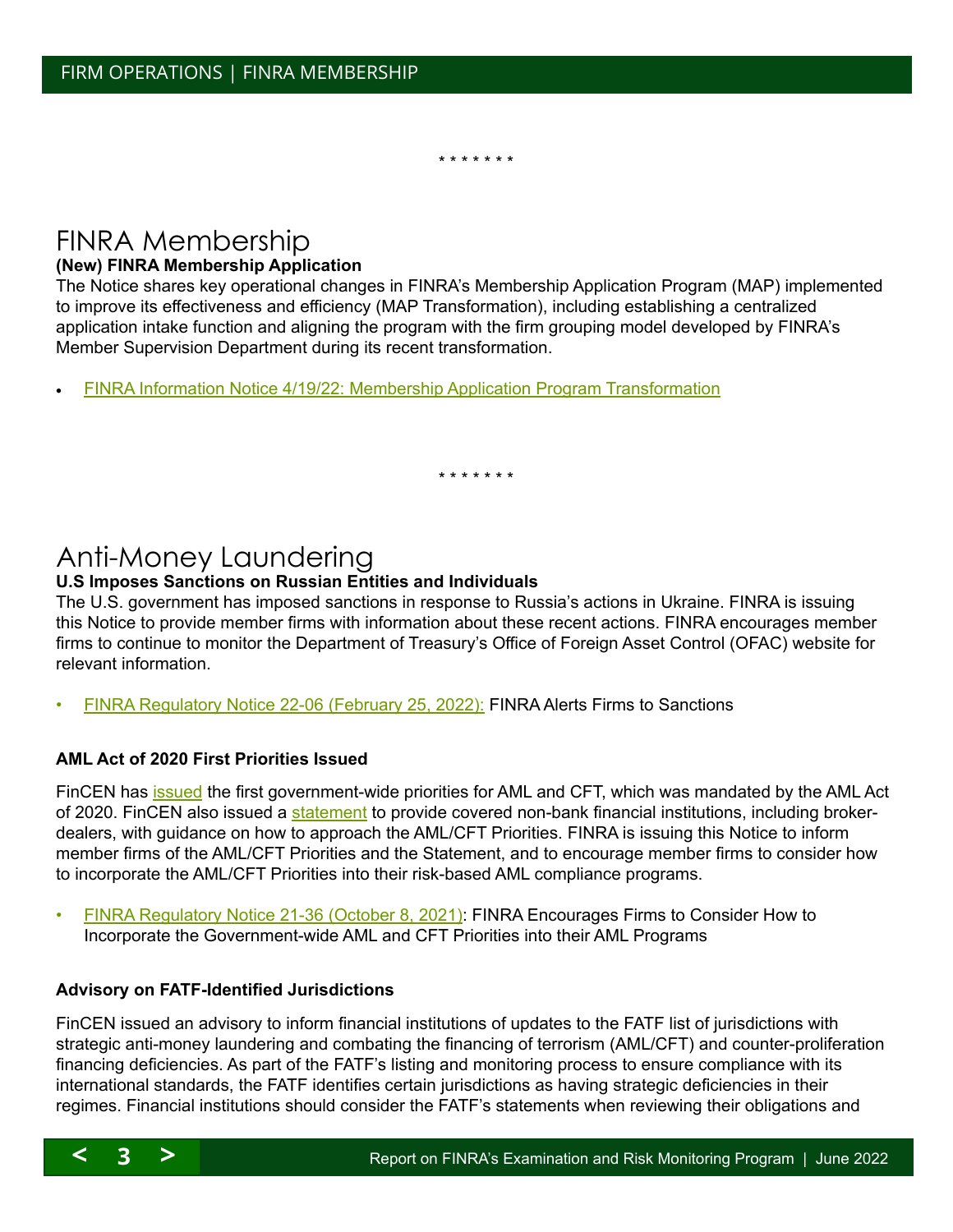<span id="page-3-1"></span>risk-based policies, procedures, and practices with respect to the jurisdictions noted below.

• [FinCEN Advisory, FIN-2021-A003 \(March 11, 2021\)](https://www.fincen.gov/sites/default/files/advisory/2021-03-11/FATF%20February%202021%20Advisory%20FINAL%20508.pdf)

#### **Fraud Prevention**

Low-priced securities tend to be volatile and trade in low volumes. It may be difficult to find accurate information about them. There is a long history of bad actors exploiting these features to engage in fraudulent manipulations of low-priced securities. Frequently, these actors take advantage of trends and major events to perpetrate fraud. FINRA has observed potential misrepresentations about low-priced securities issuers' involvement with COVID-19 related products or services, such as vaccines, test kits, personal protective equipment and hand sanitizers. These misrepresentations appear to have been part of potential pumpand-dump or market manipulation schemes that target unsuspecting investors. These COVID-19-related manipulations are the most recent manifestation of this type of fraud.

• [FINRA Regulatory Notice 21-03 \(February 10, 2021\)](https://www.finra.org/sites/default/files/2021-02/Regulatory-Notice-21-03.pdf): FINRA Urges Firms to Review Their Policies and Procedures Relating to Red Flags of Potential Securities Fraud Involving Low-Priced Securities

\* \* \* \* \* \* \*

## <span id="page-3-0"></span>Cybersecurity and Technology Governance

#### **FINRA Alerts Firms to "Log4Shell" Vulnerability in Apache Log4j Software**

FINRA is alerting firms to a recently identified vulnerability in Apache Log4J software, which is an opensource, Java-based logging utility widely used by enterprise applications and cloud services. The "Log4Shell" vulnerability presents risk for member firms because they may be using this software in internal applications, or the software may be embedded in third-party software packages. In addition, many applications written in Java are potentially vulnerable.

• [FINRA Regulatory Notice 21-42 \(December 14, 2021\)](https://www.finra.org/sites/default/files/2021-12/Regulatory-Notice-21-42.pdf): FINRA Alerts Firms to "Log4Shell" Vulnerability in Apache Log4j Software

#### **Alert: Phishing Campaigns Using Imposter FINRA Domain Names**

FINRA warns member firms of ongoing phishing campaigns that involve fraudulent emails purporting to be from FINRA and using one of several imposter FINRA domain names, including:

- "@[finrar-reporting.org"](http://finrar-reporting.org)
- "@[Finpro-finrar.org](http://Finpro-finrar.org)"
- "@[gateway2-finra.org"](http://gateway2-finra.org)
- "@[westour.org"](http://westour.org)
- "@[gateway-finra.org"](http://gateway-finra.org)
- > "[supports@finra-online.com](mailto:supports@finra-online.com)"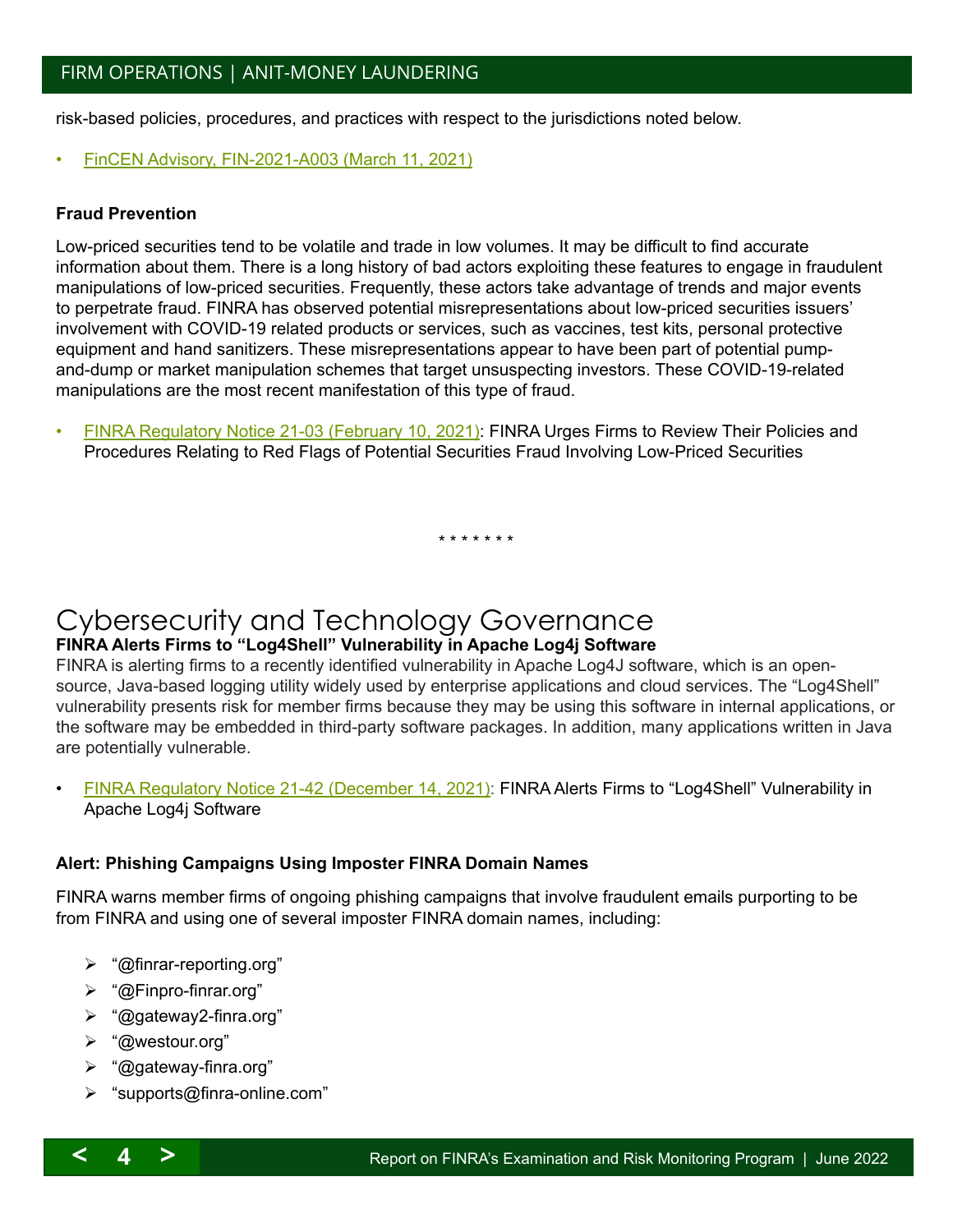## <span id="page-4-0"></span>FIRM OPERATIONS | CYBERSECURITY and TECHNOLOGY GOVERNANCE

FINRA recommends that anyone who clicked on any link or image in emails from these domain names immediately notify the appropriate individuals in their firm of the incident.

- [FINRA Regulatory Notice 21-30 \(August 13, 2021\)](https://www.finra.org/sites/default/files/2021-08/Regulatory-Notice-21-30.pdf): FINRA Alerts Firms to a Phishing Email Campaign Using Multiple Imposter FINRA Domain Names
- [FINRA Regulatory Notice 21-22 \(June 23, 2021\)](https://www.finra.org/sites/default/files/2021-06/Regulatory-Notice-21-22.pdf): FINRA Alerts Firms to Phishing Email From "FINRA Support" From the Domain Name ["westour.org](http://westour.org)"
- [FINRA Regulatory Notice 21-20 \(June 7, 2021\)](https://www.finra.org/sites/default/files/2021-06/Regulatory-Notice-21-20.pdf): FINRA Alerts Firms to Phishing Email Using ["gateway](http://gateway-finra.org)[finra.org](http://gateway-finra.org)" Domain Name
- [FINRA Regulatory Notice 21-08 \(March 4, 2021\):](https://www.finra.org/sites/default/files/2021-03/Regulatory-Notice-21-08.pdf) FINRA Alerts Firms to Phishing Email Using ["finra-online.](http://finra-online.com) [com"](http://finra-online.com) Domain Name

#### **Protecting Customer Accounts**

FINRA has received an increasing number of reports regarding customer account takeover (ATO) incidents, which involve bad actors using compromised customer information, such as login credentials (i.e., username and password), to gain unauthorized entry to customers' online brokerage accounts. To help firms prevent, detect, and respond to such attacks, FINRA recently organized roundtable discussions with representatives from 20 firms of various sizes and business models to discuss their approaches to mitigating the risks from ATO attacks

• [FINRA Regulatory Notice 21-18 \(May 12, 2021\)](https://www.finra.org/sites/default/files/2021-05/Regulatory-Notice-21-18.pdf): FINRA Shares Practices Firms Use to Protect Customers from Online Account Takeover Attempts

#### **Heightened Threat of Fraud**

FINRA warns member firms that it has recently observed a sharp increase in new customers opening online brokerage accounts and engaging in Automated Clearing House (ACH) "instant funds" abuse to effect securities trading. FINRA has previously warned firms about trends in losses from schemes involving electronic funds transfers, such as those involving outbound wire transfers and ATM withdrawals.

• [FINRA Regulatory Notice 21-14 \(March 25, 2021\):](https://www.finra.org/sites/default/files/2021-03/Regulatory-Notice-21-14.pdf) FINRA Alerts Firms to Recent Increase in ACH "Instant" Funds" Abuse

#### **FINRA Cybersecurity Topic Page**

Given the evolving nature, increasing frequency, and sophistication of cybersecurity attacks – as well as the potential for harm to investors, firms, and the markets – cybersecurity practices are a key focus for FINRA. Visit the link below for more information on related rules, notices, guidance, news and investor education

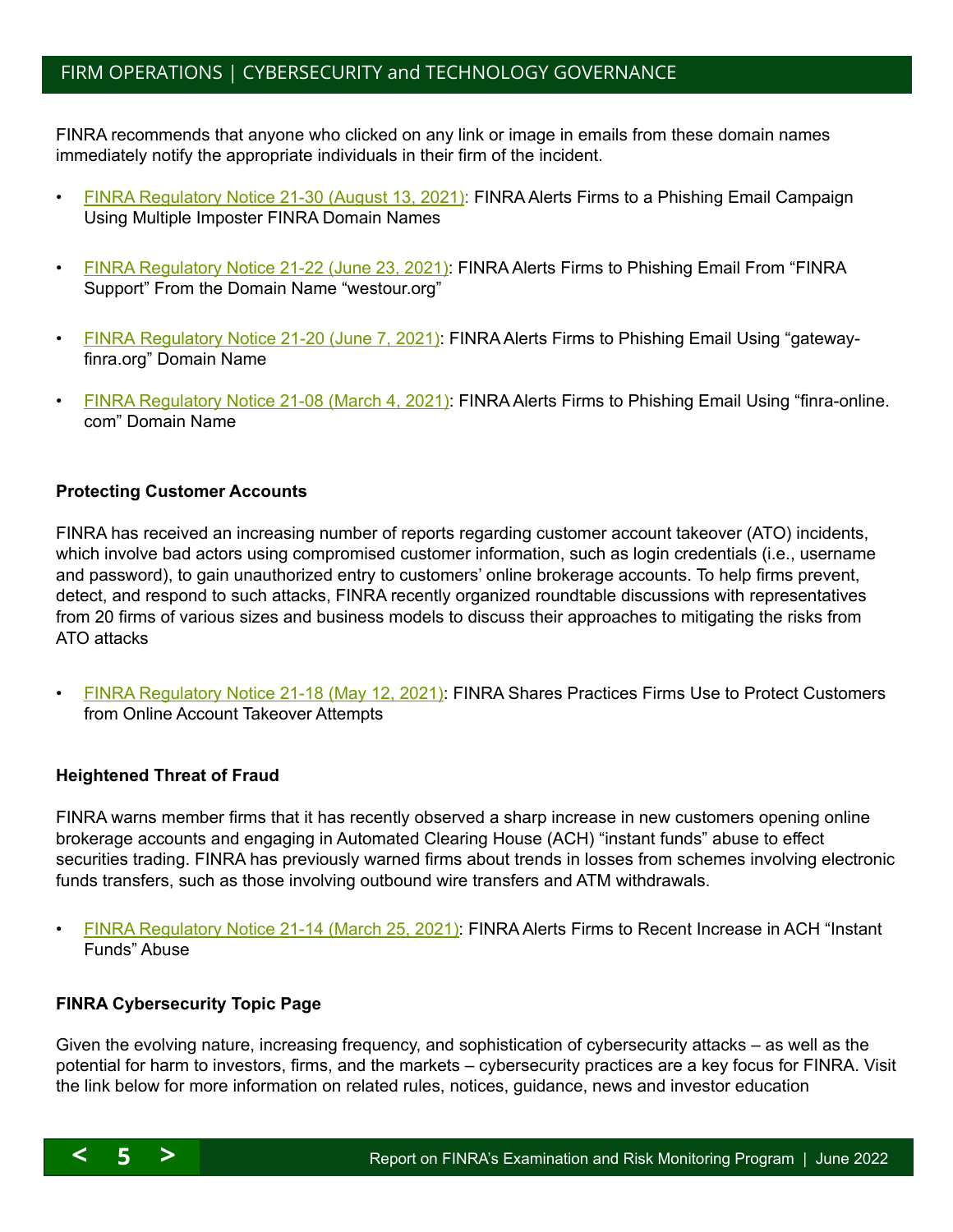<span id="page-5-1"></span>**[FINRA Topic Page: Cybersecurity](http://www.finra.org/industry/cybersecurity?utm_source=MM&utm_medium=email&utm_campaign=Weekly_Update_110216_FINAL)** 

#### **SEC Investor Bulletin**

The SEC's Office of Investor Education and Advocacy issued this Investor Bulletin to help investors protect their online investment accounts from fraud. As with all web-based accounts, investors should take precautions to help ensure that their online investment accounts remain secure. These online security tips can help.

• [SEC Investor Bulletin:](https://investor.gov/additional-resources/news-alerts/alerts-bulletins/updated-investor-bulletin-protecting-your-online) Protecting Your Online Investment Accounts from Fraud (July 1, 2021)

#### **Vendor Management and Outsourcing**

FINRA is publishing this Notice to remind member firms of their obligation to establish and maintain a supervisory system, including written supervisory procedures, for any activities or functions performed by third-party vendors that are reasonably designed to achieve compliance with applicable securities laws and regulations and with applicable FINRA rules. This Notice reiterates applicable regulatory obligations, summarizes recent trends in examination findings, observations and disciplinary actions; and provides questions member firms may consider when evaluating their systems, procedures and controls relating to Vendor management.

• [FINRA Regulatory Notice 21-29 \(August 13, 2021\):](https://www.finra.org/sites/default/files/2021-08/Regulatory-Notice-21-29.pdf) FINRA Reminds Firms of their Supervisory Obligations Related to Outsourcing to Third-Party Vendors

#### **Digital Assets**

For the past several years, FINRA has encouraged firms to keep their risk monitoring analyst informed if the firm, or its associated persons or affiliates, engaged, or intended to engage, in activities related to digital assets, including digital assets that are non-securities. FINRA appreciates members' cooperation with this request and is encouraging firms to continue to keep their risk monitoring analyst abreast of their activities related to digital assets on an ongoing basis.

• [FINRA Regulatory Notice 21-25 \(July 8, 2021\)](https://www.finra.org/sites/default/files/2021-07/Regulatory-Notice-21-25.pdf): FINRA Continues to Encourage Firms to Notify FINRA if They Engage in Activities Related to Digital Assets

\* \* \* \* \* \* \*

## <span id="page-5-0"></span>Senior Investors

#### **Senior Investors**

FINRA has adopted amendments to Rule 2165 (Financial Exploitation of Specified Adults) to permit member firms to: (1) place a hold on a securities transaction (in addition to the already-permitted hold on a disbursement of funds or securities) where there is a reasonable belief of financial exploitation; and (2) extend

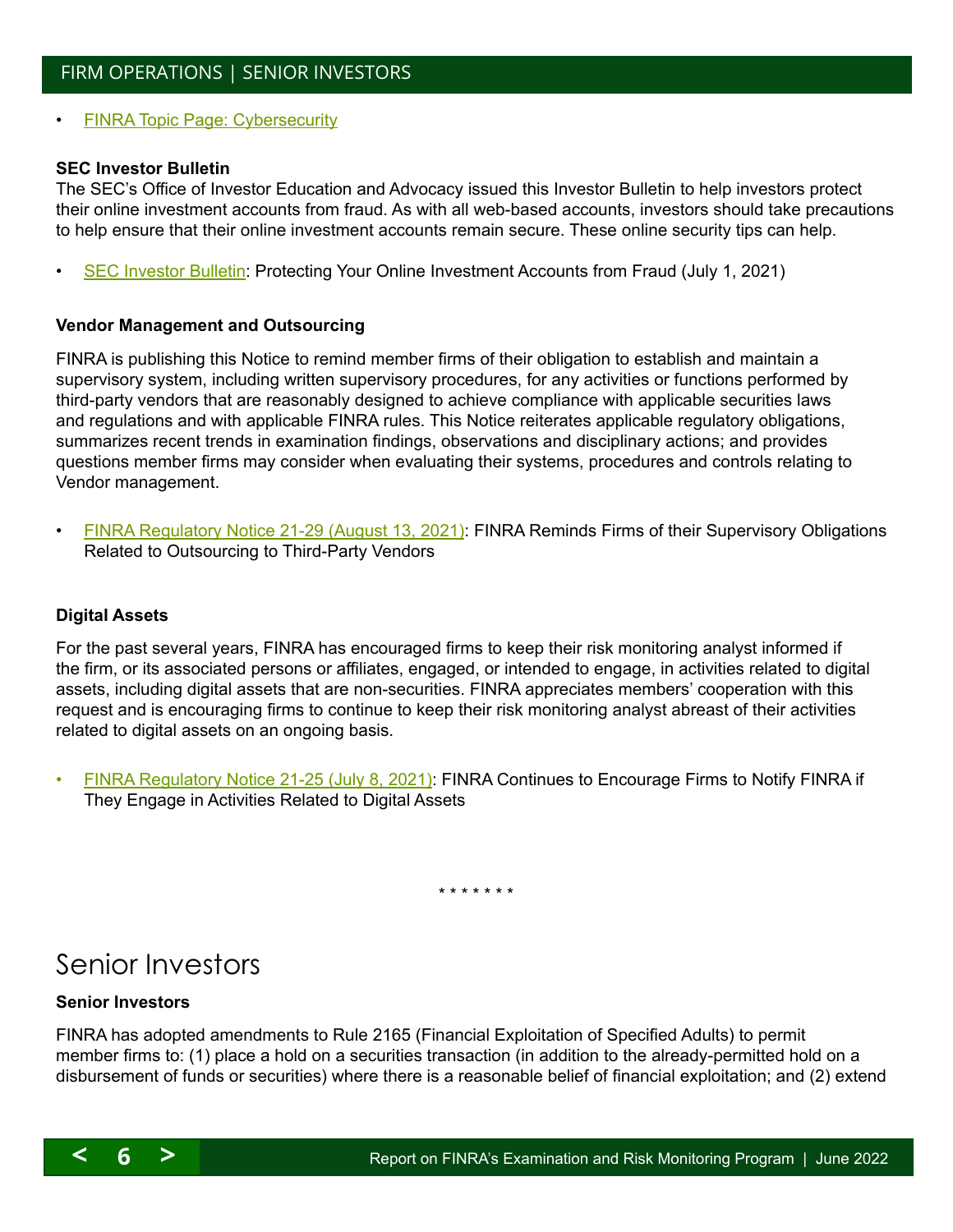### <span id="page-6-1"></span>FIRM OPERATIONS | SENIOR INVESTORS

a temporary hold on a disbursement or transaction for an additional 30 business days, beyond the current maximum of 25 business days (for a total of 55 business days), if the member firm has reported the matter to a state regulator or agency, or a court of competent jurisdiction. The amendments to Rule 2165 became effective on March 17, 2022.

• [FINRA Regulatory Notice 22-05 \(February 15, 2022\)](https://www.finra.org/sites/default/files/2022-02/Regulatory-Notice-22-05.pdf): FINRA Adopts Amendments to FINRA Rule 2165

#### **NASAA Model Act to Protect Seniors and Vulnerable Adults**

In a significant step toward providing much needed protection for seniors and vulnerable adults, NASAA announced that its membership has voted to adopt a model act designed to protect vulnerable adults from financial exploitation. The model, entitled "An Act to Protect Vulnerable Adults from Financial Exploitation" provides new tools to help detect and prevent financial exploitation of vulnerable adults.

- [NASAA Model Statute to Protect Vulnerable Adults](http://www.nasaa.org/38777/nasaa-members-adopt-model-act-to-protect-seniors-and-vulnerable-adults/)
- [www.serveourseniors.org](http://serveourseniors.org/)

[FINRA Securities Helpline for Seniors:](http://www.finra.org/investors/finra-securities-helpline-seniors) In 2015, FINRA launched the toll-free FINRA Securities Helpline for Seniors<sup>®</sup> to provide older investors with a supportive place to get assistance from knowledgeable FINRA staff related to concerns they have with their brokerage accounts and investments. Senior investors can call FINRA's new toll-free FINRA Securities Helpline for Seniors to get neutral, knowledgeable assistance with:

- Understanding how to review investment portfolios or account statements.
- Concerns about the handling of a brokerage account; and
- Investor tools and resources form FINRA, including BrokerCheck.

1-844-57-HELPS (1-844-574-3577) Monday – Friday - 9 A.M. To 5 P.M. EST

**FINRA Topic Page:** [Senior Investors](http://www.finra.org/industry/senior-investors)

<span id="page-6-0"></span>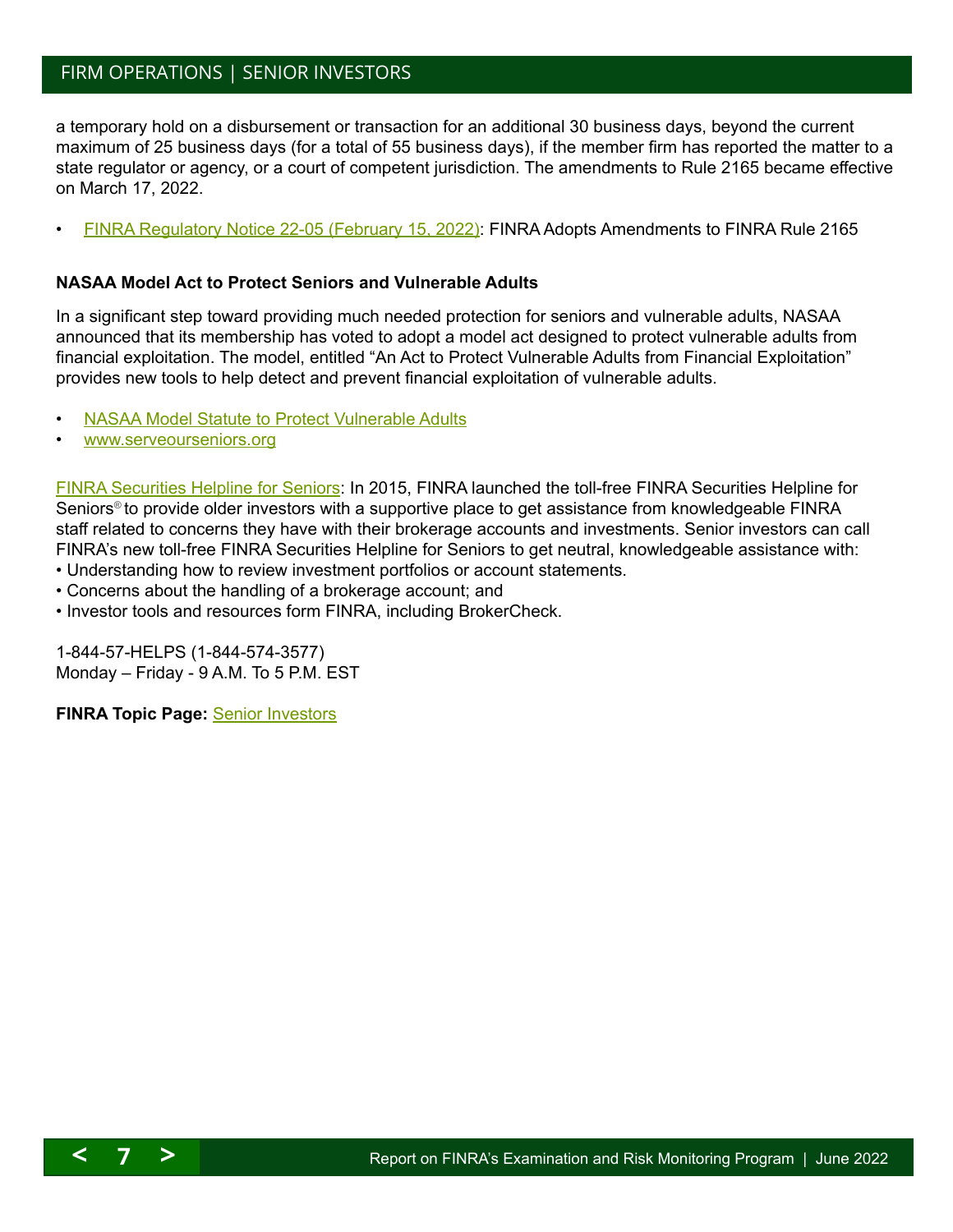# **Sales**

# <span id="page-7-0"></span>Reg BI

#### **Regulation Best Interest: The Broker-Dealer Standard of Conduct**

This Notice reminds members of the SEC's adoption of a best interest standard of conduct for broker-dealers and a relationship summary (Form CRS) delivery obligation and provides an SEC email address where members may submit questions about the new requirements. As more fully described in the Notice, the SEC encourages firms to actively engage with SEC staff as early as possible as questions arise when planning for implementation. Firms may send their questions by email to [IABDQuestions@sec.gov](mailto:IABDQuestions@sec.gov). FINRA also will assist members in their implementation of the best interest standard in various ways.

• [FINRA Regulatory Notice 19-26 \(August 7, 2019\)](http://cecouncil.org/media/266628/finra-regulatory-notice-19-26.pdf): SEC Adopts Best Interest Standard of Conduct

Reg BI establishes a standard of conduct for broker-dealers and natural persons who are associated persons of a broker-dealer when they make a recommendation to a retail customer of any securities transaction or investment strategy involving securities ("Regulation Best Interest"). Regulation Best Interest enhances the broker-dealer standard of conduct beyond existing suitability obligations, and aligns the standard of conduct with retail customers' reasonable expectations by requiring broker-dealers, among other things, to: (1) act in the best interest of the retail customer at the time the recommendation is made, without placing the financial or other interest of the broker-dealer ahead of the interests of the retail customer; and (2) address conflicts of interest by establishing, maintaining, and enforcing policies and procedures reasonably designed to identify and fully and fairly disclose material facts about conflicts of interest, and in instances where the SEC has determined that disclosure is insufficient to reasonably address the conflict, to mitigate or, in certain instances, eliminate the conflict. The standard of conduct established by Regulation Best Interest cannot be satisfied through disclosure alone. The standard of conduct draws from key principles underlying fiduciary obligations, including those that apply to investment advisers under the Investment Advisers Act of 1940.

Importantly, regardless of whether a retail investor chooses a broker-dealer or an investment adviser (or both), the retail investor will be entitled to a recommendation (from a broker-dealer) or advice (from an investment adviser) that is in the best interest of the retail investor and that does not place the interests of the firm or the financial professional ahead of the interests of the retail investor.

The compliance date for this rule was June 30, 2020.

• [Securities Exchange Act Release No. 86031 \(June 5, 2019\),](https://www.sec.gov/rules/final/2019/34-86031.pdf) [84 FR 33318 \(July 12, 2019\)](https://www.govinfo.gov/content/pkg/FR-2019-07-12/pdf/2019-12164.pdf): Regulation Best Interest: The Broker-Dealer Standard of Conduct (Final Rule)

**FINRA Topic Page**: [SEC Regulation Best Interest \(Reg BI\)](https://www.finra.org/rules-guidance/key-topics/regulation-best-interest)

#### **Reg BI-Related Changes to FINRA Rules**

FINRA has amended its suitability rule, Capital Acquisition Broker (CAB) suitability rule and rules governing non-cash compensation to provide clarity on which standard applies and to address potential inconsistencies with the SEC's Regulation Best Interest (Reg BI). These changes have been approved by the SEC and became effective on June 30, 2020, the compliance date of Reg BI.

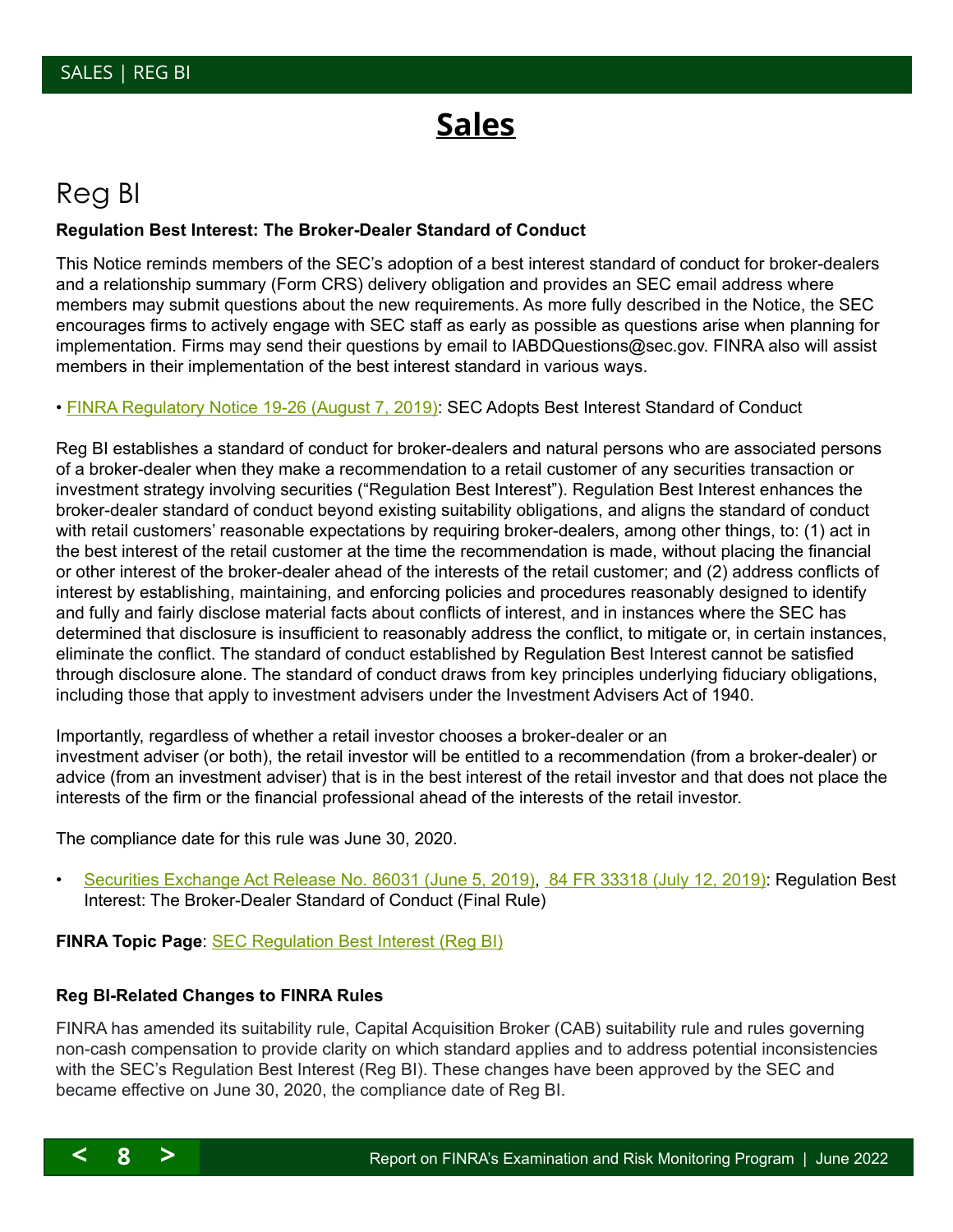<span id="page-8-2"></span>• [FINRA Regulatory Notice 20-18 \(June 19, 2020\)](https://www.finra.org/sites/default/files/2020-06/Regulatory-Notice-20-18.pdf): FINRA Amends its Suitability, Non-Cash Compensation and Capital Acquisition Broker (CAB) Rules in Response to Regulation Best Interest

## <span id="page-8-0"></span>Arbitration

#### **Predispute Arbitration Agreements in Customer Agreements**

FINRA reminds member firms about requirements when using predispute arbitration agreements for customer accounts. Where member firms use mandatory arbitration clauses in their customer agreements, FINRA rules establish minimum disclosure requirements regarding the use of such clauses and prohibit predispute arbitration agreements from including conditions that, among other things, limit or contradict FINRA rules. In addition, FINRA rules do not allow class action claims in FINRA arbitration. Accordingly, FINRA rules prohibit member firms from incorporating provisions that would prevent customers from bringing or participating in judicial class actions by adding waiver language into customer agreements (class action waivers) and prohibit member firms from enforcing arbitration agreements against members of a certified or putative class action. FINRA urges member firms to take prompt steps to ensure their customer agreements fully comply with FINRA rules. Member firms that fail to comply with FINRA rules related to customer agreements may be subject to disciplinary action.

• [FINRA Regulatory Notice 21-16 \(April 21, 2021\)](https://www.finra.org/sites/default/files/2021-04/Regulatory-Notice-21-16.pdf): FINRA Reminds Members About Requirements When Using Predispute Arbitrations Agreements for Customer Accounts

\* \* \* \* \* \* \* \*

## <span id="page-8-1"></span>Sales Practice

#### **FINRA Adopts Rule to Limit a Registered Person Being Named a Customer's Beneficiary or Holding a Position of Trust for a Customer**

FINRA adopted a new rule to limit any associated person of a member firm who is registered with FINRA from being named a beneficiary, executor or trustee, or to have a power of attorney or similar position of trust for or on behalf of a customer. FINRA Rule 3241 (Registered Person Being Named a Customer's Beneficiary or Holding a Position of Trust for a Customer) protects investors by requiring all member firms to affirmatively address registered persons being named beneficiaries or holding positions of trusts for customers. The rule requires the member firm with which the registered person is associated, upon receiving required written notice from the registered person, to review and approve or disapprove the registered person assuming such status or acting in such capacity. The rule does not apply where the customer is a member of the registered person's "immediate family." Rule 3241 became effective on February 15, 2021.

• [FINRA Regulatory Notice 20-38 \(October 29, 2020\)](https://www.finra.org/sites/default/files/2020-10/Regulatory-Notice-20-38.pdf): Registered Person Being Named a Customer's Beneficiary or Holding a Position of Trust for a Customer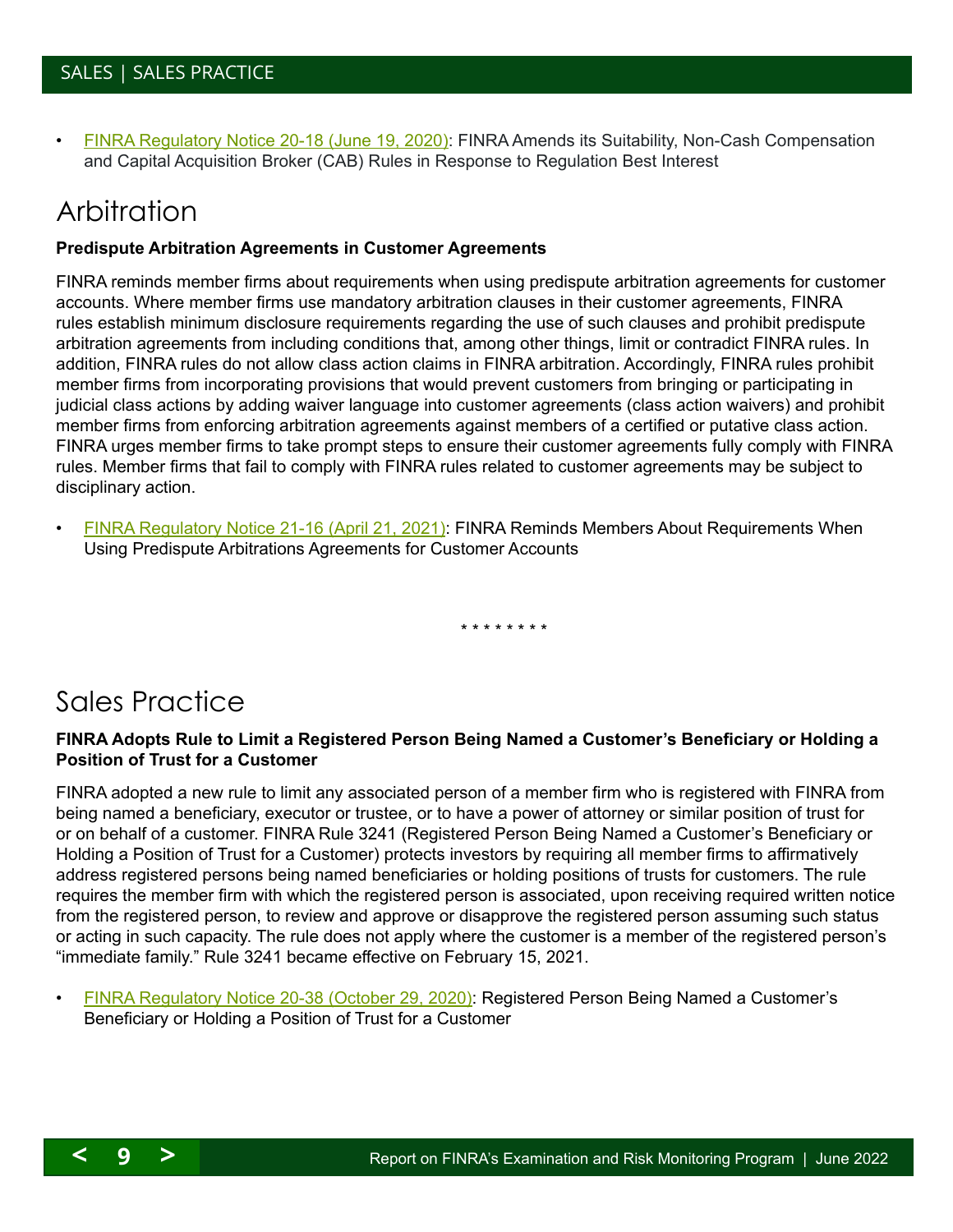#### <span id="page-9-3"></span>**FINRA Topic Page:** [Conflicts of Interest](http://www.finra.org/industry/conflicts-of-interest)

#### <span id="page-9-1"></span>**(New) Alternative Mutual Funds**

Recently, FINRA took enforcement action against several firms for failing to establish or maintain a reasonably designed supervisory system for recommendations of alternative mutual funds, also sometimes referred to as "alt funds" or "liquid alts" ("Alt Funds"). FINRA is continuing to note such deficiencies in its examinations and communications reviews of such products.

[FINRA Regulatory Notice 22-11 \(April 19, 2022\)](http://cecouncil.org/media/266879/finra-regulatory-notice-22-11.pdf): FINRA Reminds Firms of Their Sales Practice Obligations for Alternative Mutual Funds

#### <span id="page-9-2"></span>**Rules to Address Firms with a History of Misconduct**

FINRA has adopted new rules to address firms with a significant history of misconduct. New Rule 4111 (Restricted Firm Obligations) requires member firms that are identified as "Restricted Firms" to deposit cash or qualified securities in a segregated, restricted account; adhere to specified conditions or restrictions; or comply with a combination of such obligations. New Rule 9561 (Procedures for Regulating Activities Under Rule 4111) and amendments to Rule 9559 (Hearing Procedures for Expedited Proceedings Under the Rule 9550 Series) establish a new expedited proceeding to implement Rule 4111. The new rules and rule amendments became effective on January 1, 2022. The first "Evaluation Date" for Rule 4111 is June 1, 2022.

• [FINRA Regulatory Notice 21-34 \(September 28, 2021\)](https://www.finra.org/sites/default/files/2021-09/Regulatory-Notice-21-33.pdf), [Rule 4111](http://cecouncil.org/media/266872/finra-informational-notice-2122.pdf): FINRA Adopts Rules to Address Firms with a Significant History of Misconduct

#### **Rules to Address Brokers with a History of Misconduct**

FINRA has adopted new rules to address brokers with a significant history of misconduct and the brokerdealers that employ them.

• [FINRA Regulatory Notice 21-09 \(March 10, 2021\):](https://www.finra.org/sites/default/files/2021-03/Regulatory-Notice-21-09.pdf) FINRA Adopts Rules to Address Brokers with a Significant History of Misconduct

\* \* \* \* \* \* \*

## <span id="page-9-0"></span>Private Placements

#### **FINRA Amends Rules 5122 and 5123 Filing Requirements**

FINRA has adopted changes to FINRA Rules 5122 (Private Placements of Securities Issued by Members) and 5123 (Private Placements of Securities) to require members to file retail communications that promote or recommend private placement offerings that are subject to those rules' filing requirements. The new filing requirements became effective on October 1, 2021.

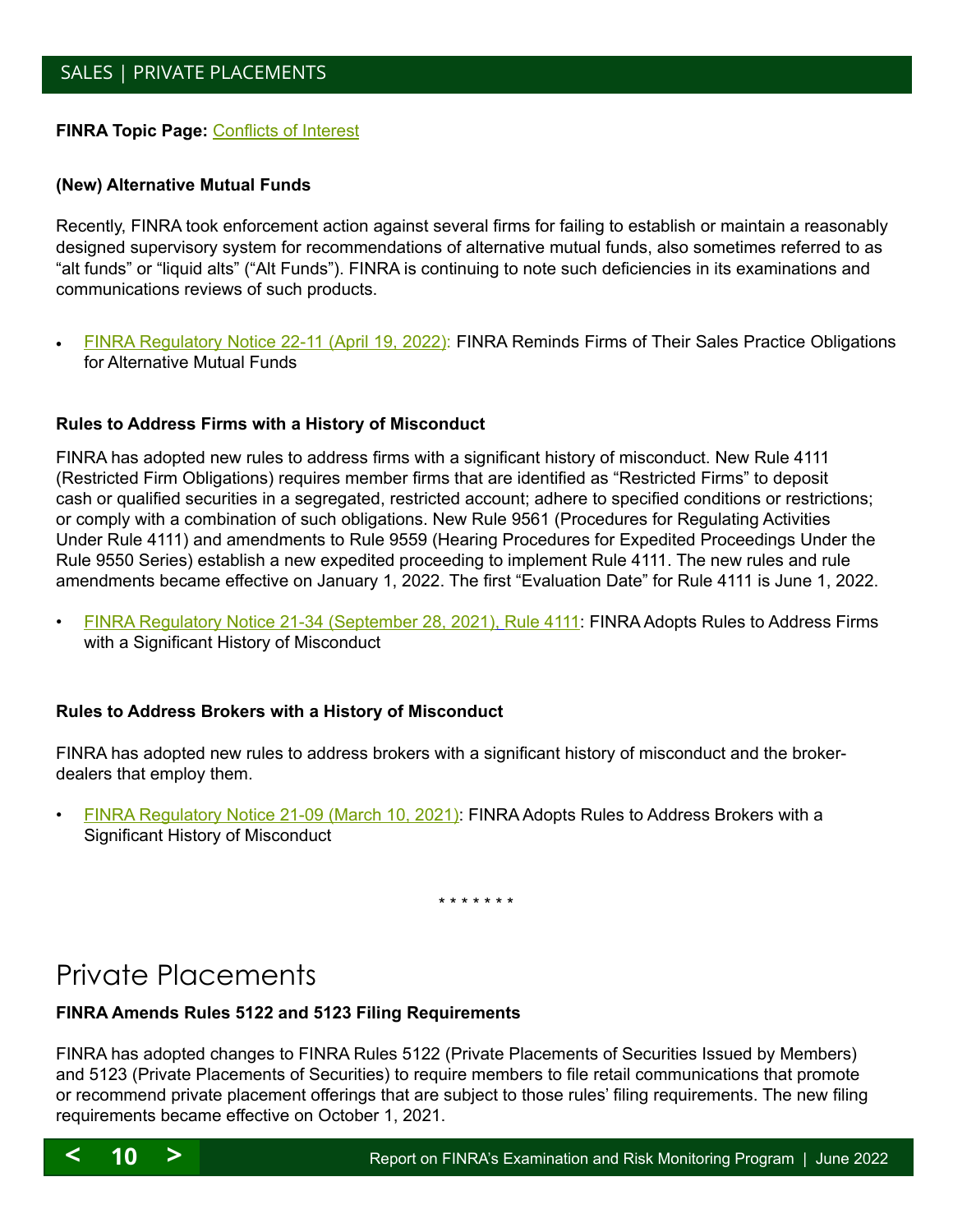<span id="page-10-1"></span>• [FINRA Regulatory Notice 21-26 \(July 15, 2021\):](https://www.finra.org/sites/default/files/2021-07/Regulatory-Notice-21-26.pdf) Private Placement Retail Communications

#### **FINRA Updates Private Placement Filer Form**

FINRA has updated the form that members must use to file offering documents and information pursuant to FINRA Rules 5122 (Private Placements of Securities Issued by Members) and 5123 (Private Placements of Securities) (Filer Form). The updated Filer Form will be accessible in the FINRA Gateway beginning May 22, 2021, and includes new and updated questions that will facilitate review of the filed material. Beginning on May 22, 2021, members are required to complete the updated Filer Form for all new filings, as well as for new amendments to filings.

• [FINRA Regulatory Notice 21-10 \(March 11, 2021\)](https://www.finra.org/sites/default/files/2021-03/Regulatory-Notice-21-10.pdf): Private Placement Filer Form

\* \* \* \* \* \* \*

## <span id="page-10-0"></span>**Products**

#### **(New) Complex Products and Options**

The availability of complex products and options can potentially expand the investment opportunities for retail investors and, if properly understood, offer favorable investment outcomes (e.g., enhancing returns, limiting losses or improving diversification). However, important regulatory concerns arise when investors trade complex products without understanding their unique characteristics and risks. Like complex products, trading in options may pose risks if investors do not have the financial experience to understand options and options trading strategies. Therefore, we have taken steps to address complex products and options over the years, including publishing guidance regarding sales practice concerns raised by complex products and options; issuing investor-focused alerts to highlight the risks of these products; adopting rules with specific requirements for particular complex products and for options; and examining members for compliance with SEC and FINRA rules. The number of accounts trading in complex products and options has increased significantly in recent years. As a result, we are again reminding members of their current regulatory obligations, including, as discussed below, the application of Regulation Best Interest (Reg BI) when broker-dealers and their associated persons make securities recommendations, and recommendations of investment strategies involving securities, to retail customers. In addition, we are soliciting comment on: (1) effective practices that members have developed for complex products and options, particularly when retail investors are involved; and (2) whether the current regulatory framework, which was adopted at a time when the majority of individuals accessed financial products through financial professionals, rather than through self-directed platforms, is appropriately tailored to address current concerns raised by complex products and options.

[FINRA Regulatory Notice 22-08 \(March 8, 2022\):](http://cecouncil.org/media/266874/finra-regulatory-notice-22-08.pdf) Complex Products and Options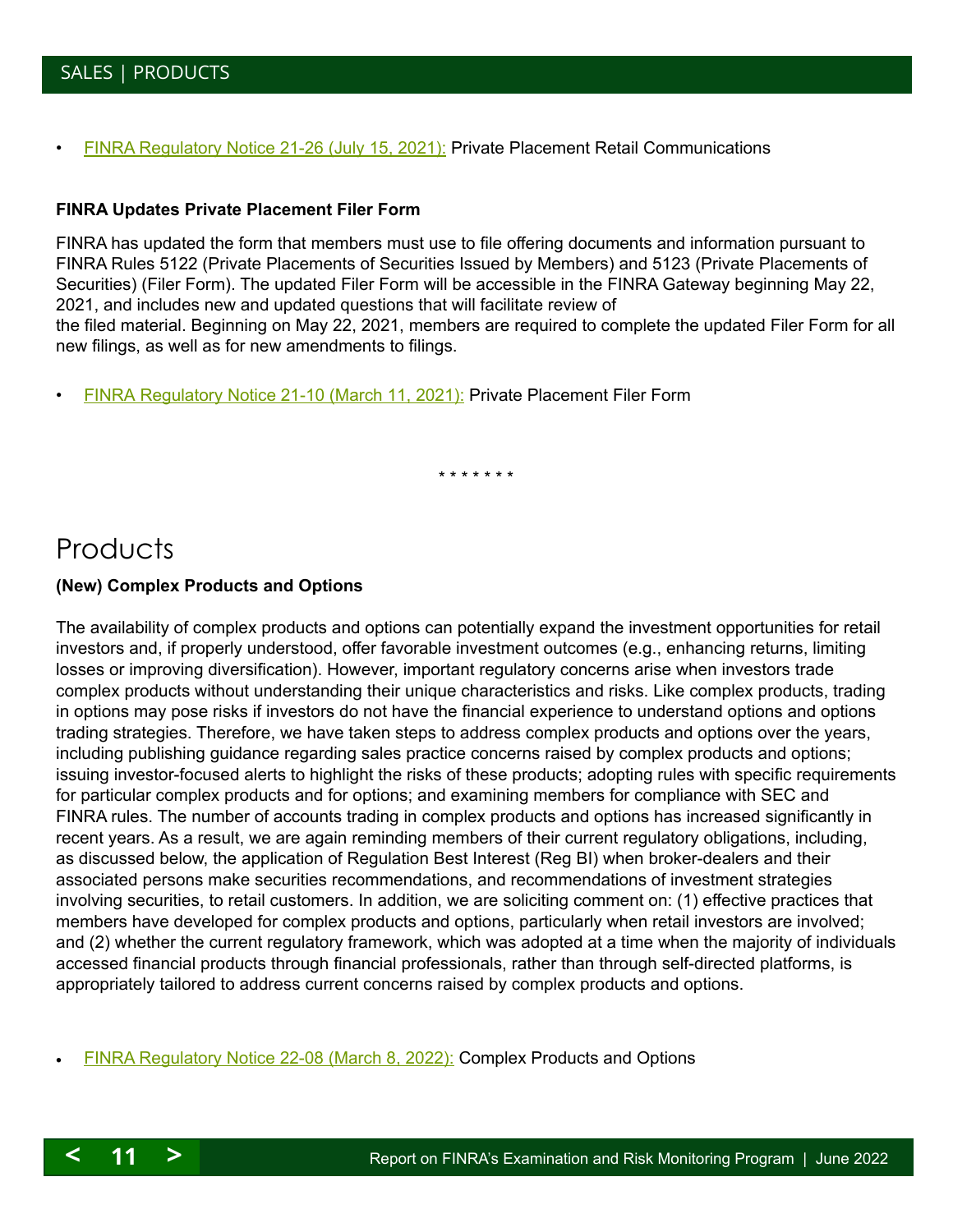## <span id="page-11-2"></span><span id="page-11-0"></span>Investment Company Products

Many investment companies provide sales charge discounts and waivers on their products for customers in certain circumstances described in their product offering documents (e.g., prospectuses or statements of additional information). These include volume-based discounts, such as breakpoints and waivers, on mutual fund exchanges. Failure to apply these discounts or waivers correctly may adversely affect customers' rates of return on their investment and contravenes firms' obligations under FINRA rules.

\* \* \* \* \* \* \*

FINRA is issuing this Notice to:

- remind firms of their obligation to understand and, as appropriate, apply sales charge discounts and waivers for eligible customers;
- provide an overview of common sales charge discounts and waivers;
- share frequently observed findings in examinations and enforcement matters; and
- note considerations firms should review to improve their compliance programs.

• **[FINRA Regulatory Notice 21-07 \(March 4, 2021\):](https://www.finra.org/sites/default/files/2021-03/Regulatory-Notice-21-07.pdf) FINRA Provides Guidance on Common Sales Charge** Discounts and Waivers for Investment Company Products

\* \* \* \* \* \* \*

## <span id="page-11-1"></span>**Options**

#### **(New) Options Customer Account Approval and Supervision**

Cboe reminds Trading Permit Holders and Members (collectively "Members") of the approval requirements for customers seeking to trade options in their account. Members are prohibited from accepting orders from a customer to purchase or write an option contract unless the customer's account has been approved for options transactions in accordance with the provisions set forth in the Exchanges' rules governing the opening of accounts.

[CBOE Regulatory Circular 22-007 \(March 15, 2022\): Option Customer Account Approval and Supervision](http://cecouncil.org/media/266878/cboe-regulatory-circular-22-007.pdf)

#### **Cboe Receives Regulatory Approval to Launch Periodic Auctions for U.S. Equities Trading**

On March 29, 2021, Cboe announced it received SEC approval to introduce periodic auctions on Cboe BYX Equities Exchange. Cboe expects to launch U.S. periodic auctions in the third quarter of 2021. Cboe's U.S. periodic auctions are designed to allow market participants to access frequent, price-forming auctions throughout the course of the trading day, thereby helping them find liquidity in a short timeframe with low market impact, while prioritizing price and size. Periodic auctions of one-hundred milliseconds will

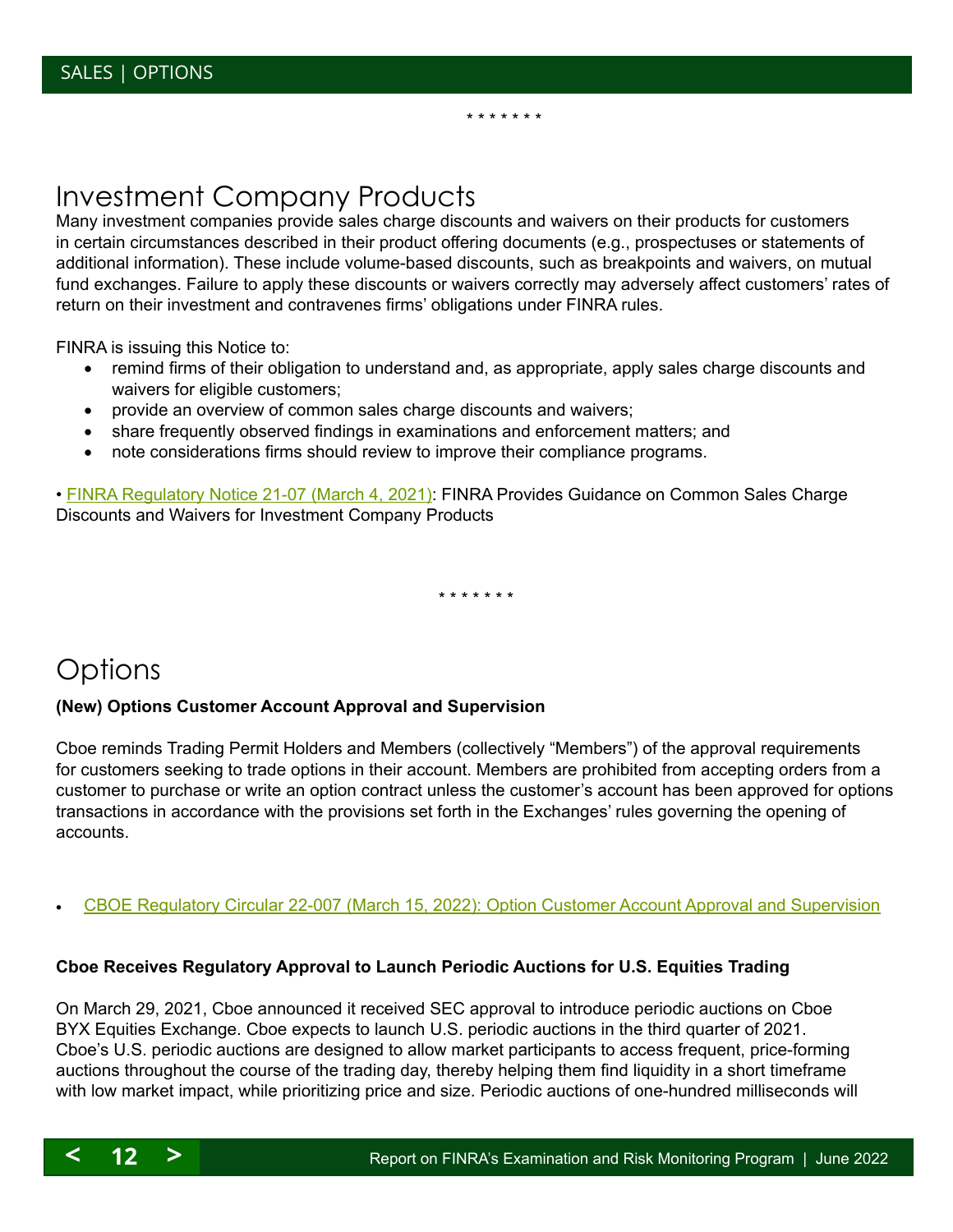## <span id="page-12-1"></span>SALES | MUNICIPAL SECURITIES

be initiated when there are matching auctionable buy and sell orders available to trade in the auction. The message identifying when an auction is available will be randomized, helping to mitigate any potential adverse selection. Periodic auctions will not interrupt trading in the continuous market and will execute at a price level that maximizes volume executed in the auction, including any orders posted on the BYX order book.

• [Cboe Global Markets News and Events \(March 29, 2021\)](http://Cboe Global Markets News and Events (March 29, 2021))

\* \* \* \* \* \* \*

## <span id="page-12-0"></span>Municipal Securities

#### **SEC Approves Amendments to Rules G-10 and G-48 Clarifying Notification Requirements for Dealers**

On October 5, 2021, the MSRB received approval from SEC for a rule change consisting of amendments to Rule G-10, on investor and municipal advisory client education and protection, clarifying and aligning the requirements for brokers, dealers and municipal securities dealers to provide required notifications under the rule directly to those customers for whom a purchase or sale of a municipal security was effected in the past year and to each customer who holds a municipal securities position. The SEC also approved an accompanying amendment to Rule G-48, on transactions with sophisticated municipal market professionals (SMMPs), allowing dealers to conditionally excluded SMMPs from the requirements under Rule G-10(a). The rules became effective on October 12, 2021.

• [MSRB Regulatory Notice 2021-13 \(October 6, 2021\):](https://www.msrb.org/-/media/Files/Regulatory-Notices/Announcements/2021-13.ashx??n=1) SEC Approves Amendments to Rules G-10 and G-48 Clarifying Notification Requirements for Dealers

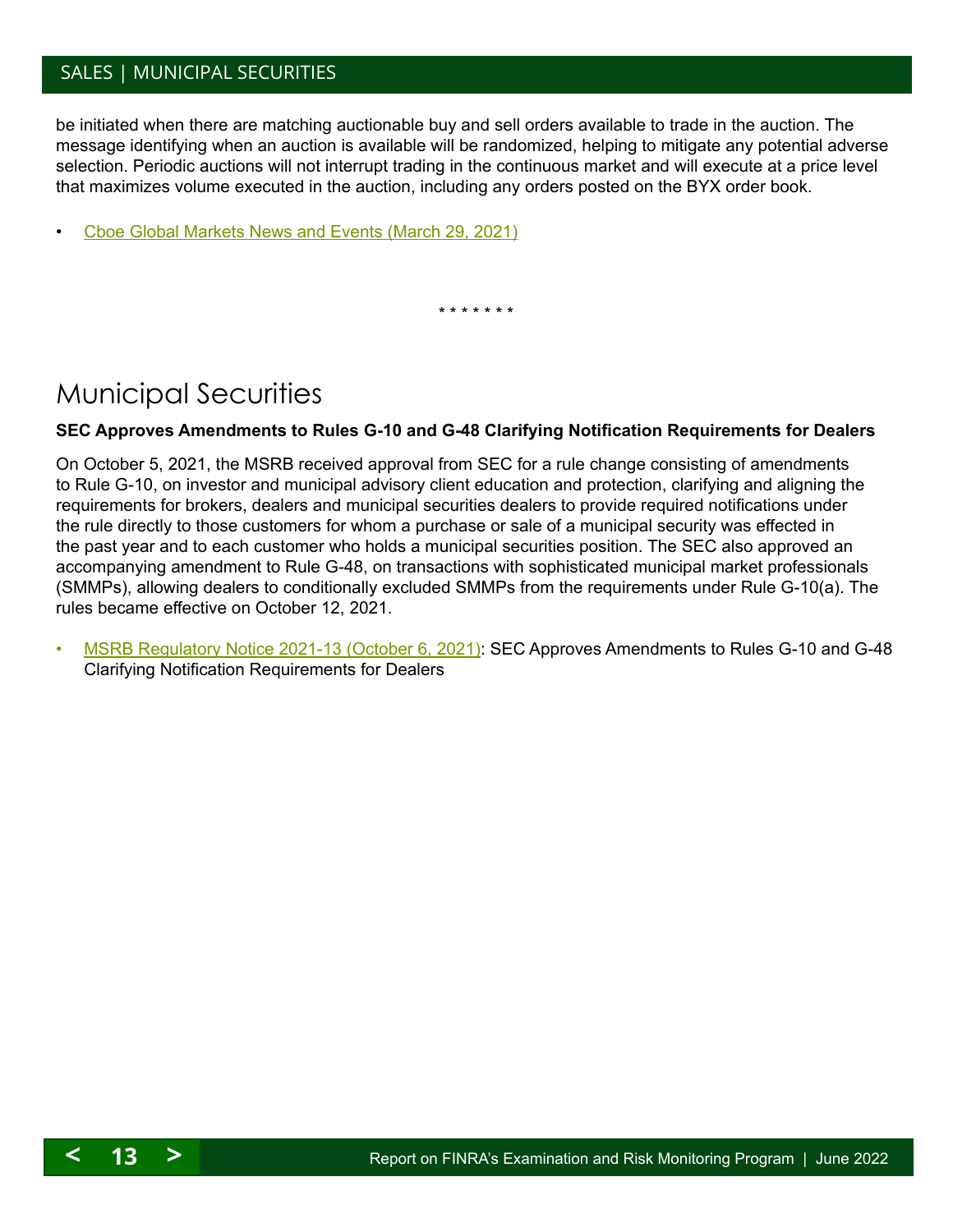# <span id="page-13-0"></span>**Market Integrity**

# <span id="page-13-1"></span>Consolidated Audit Trail (CAT)

#### **CAT Compliance Rules**

Rule 613 under the Securities Exchange Act of 1934 requires FINRA and the national securities exchanges to jointly submit a National Market System (NMS) plan detailing how they would develop, implement, and maintain a consolidated audit trail that collects and accurately identifies every order, cancellation, modification and trade execution for all exchange-listed equities and options across all U.S. markets. FINRA is working with the exchanges to develop an NMS plan that meets the requirements of Rule 613.

- [FINRA Rule 6800 Series](https://www.finra.org/rules-guidance/rulebooks/finra-rules/6000): Consolidated Audit Trail Compliance Rule
- Visit [The Consolidated Audit Trail website](http://www.catnmsplan.com/) [\(https://www.catnmsplan.com/\)](https://www.catnmsplan.com/) for more information

#### **Order Audit Trail System**

Effective September 1, 2021, FINRA is amending its rulebook to eliminate the Order Audit Trail System (OATS) rules in the FINRA Rule 7400 Series and FINRA Rule 4554 (Alternative Trading Systems — Recording and Reporting Requirements of Order and Execution Information for NMS Stocks) (collectively referred to as the "OATS Rules"). FINRA has determined that the accuracy and reliability of the Consolidated Audit Trail (CAT) meet the standards approved by the SEC and has determined to retire OATS as of September 1, 2021.

• [FINRA Regulatory Notice 21-21 \(June 17, 2021\)](https://www.finra.org/sites/default/files/2021-06/Regulatory-Notice-21-21.pdf): FINRA Eliminates the Order Audit Trail System (OATS) Rules

#### **Equity Trade Reporting**

FINRA has amended its rules to require firms to report time fields in trade reports submitted to a FINRA equity trade reporting facility with the same timestamp granularity used when reporting to the Consolidated Audit Trail (CAT).

*Effective Dates:* November 15, 2021 (Alternative Display Facility & Trade Reporting Facilities); November 14, 2022 (OTC Reporting Facility)

• [FINRA Regulatory Notice 20-41 \(December 2, 2020\)](https://www.finra.org/sites/default/files/2020-12/Regulatory-Notice-20-41.pdf)**:** FINRA Amends Its Equity Trade Reporting Rules Relating to Timestamp Granularity

#### **Sanction Guidelines**

The National Adjudicatory Council (NAC) has revised FINRA's Sanction Guidelines to incorporate a new guideline for violations of the Consolidated Audit Trail System (CAT) industry member compliance rules. The

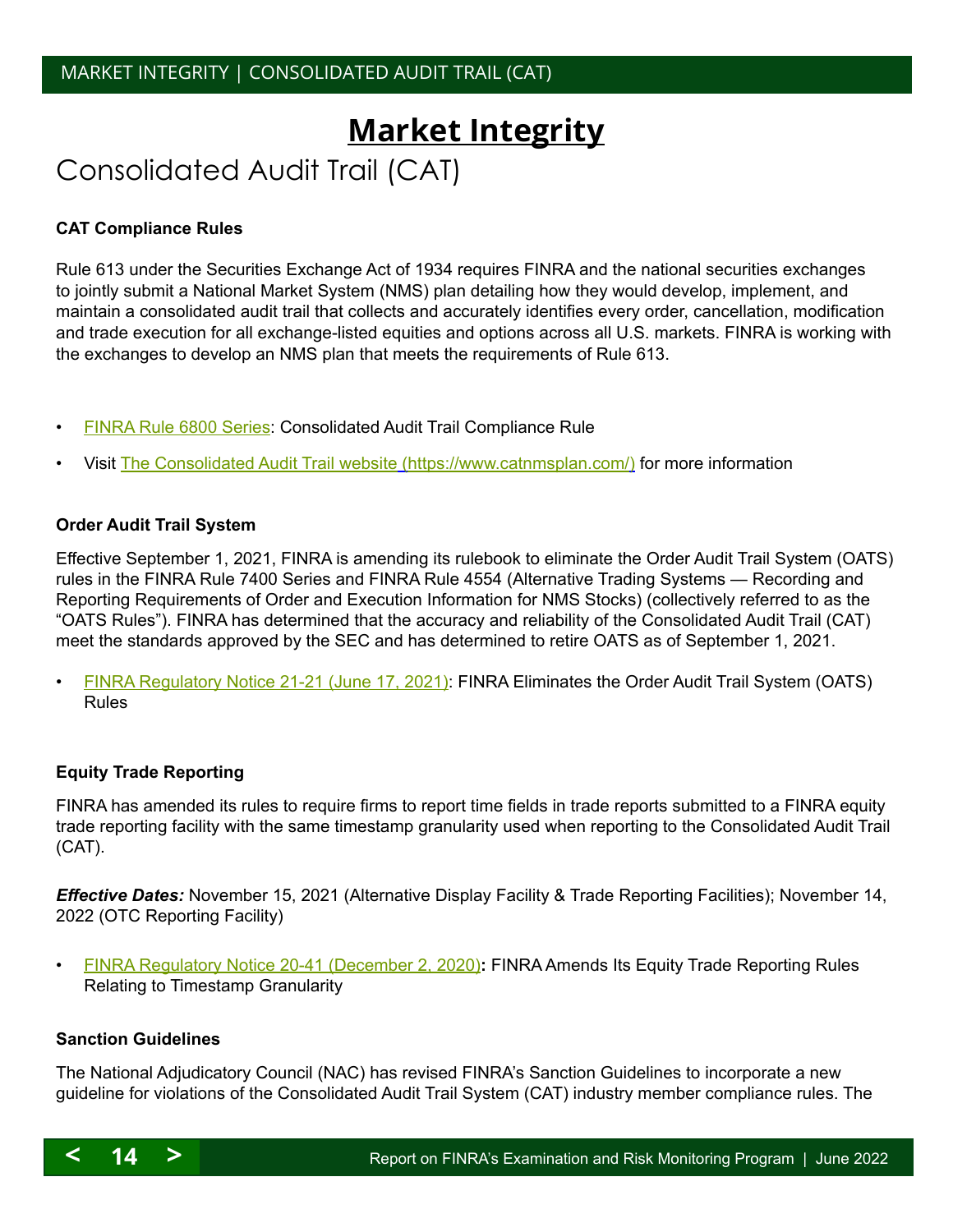## <span id="page-14-2"></span>MARKET INTEGRITY | PROHIBITED PRACTICES

revised Sanction Guidelines are effective immediately and available on FINRA's website.

• [FINRA Regulatory Notice 21-37 \(October 20, 2021\)](https://www.finra.org/sites/default/files/2021-10/Regulatory-Notice-21-37.pdf): The National Adjudicatory Council (NAC) Revises the Sanction Guidelines

\* \* \* \* \* \* \*

## <span id="page-14-0"></span>Prohibited Practices

#### **Insider Trading**

FINRA Rule 3110 (Supervision) includes a provision to help firms comply with their obligation under Section 15(g) of the Securities Exchange Act of 1934 to have policies and procedures in place reasonably designed to prevent potential insider trading. Rule 3110(d) requires that firms include in their supervisory procedures a process for reviewing securities transactions in certain types of accounts that is reasonably designed to identify trades that may violate insider trading prohibitions. When implementing these policies and procedures, firms may take a risk-based approach to monitoring transactions that takes into account their specific business models, and firms are encouraged to tailor their policies and procedures to their specific business models.

- **[SEC Fast Answers: Insider Trading](https://www.sec.gov/fast-answers/answersinsiderhtm.html)**
- [Insider Trading "Red Flags" and Filing a Tip with FINRA](http://www.finra.org/industry/insider-trading-red-flags-and-filing-tip-finra)

\* \* \* \* \* \* \*

## <span id="page-14-1"></span>Best Execution

#### **Market Order Timeliness**

Considering the increasingly automated markets for NMS stocks, FINRA is issuing this Notice to remind member firms of their obligation to execute marketable customer orders fully and promptly. FINRA also reminds firms of their obligation to ensure that their supervisory systems are reasonably designed to achieve compliance with this obligation.

• [FINRA Regulatory Notice 22-04 \(January 21, 2022\)](https://www.finra.org/sites/default/files/2022-01/Regulatory-Notice-22-04.pdf): FINRA Reminds Member Firms of Obligation to Execute Marketable Customer Orders Fully and Promptly

#### **Best Execution and Payment for Order Flow**

FINRA issued this Notice to remind member firms of longstanding SEC and FINRA rules and guidance concerning best execution and payment for order flow, which the SEC has defined very broadly to refer to a wide range of practices including monetary payments and discounts, rebates, or other fee reductions or

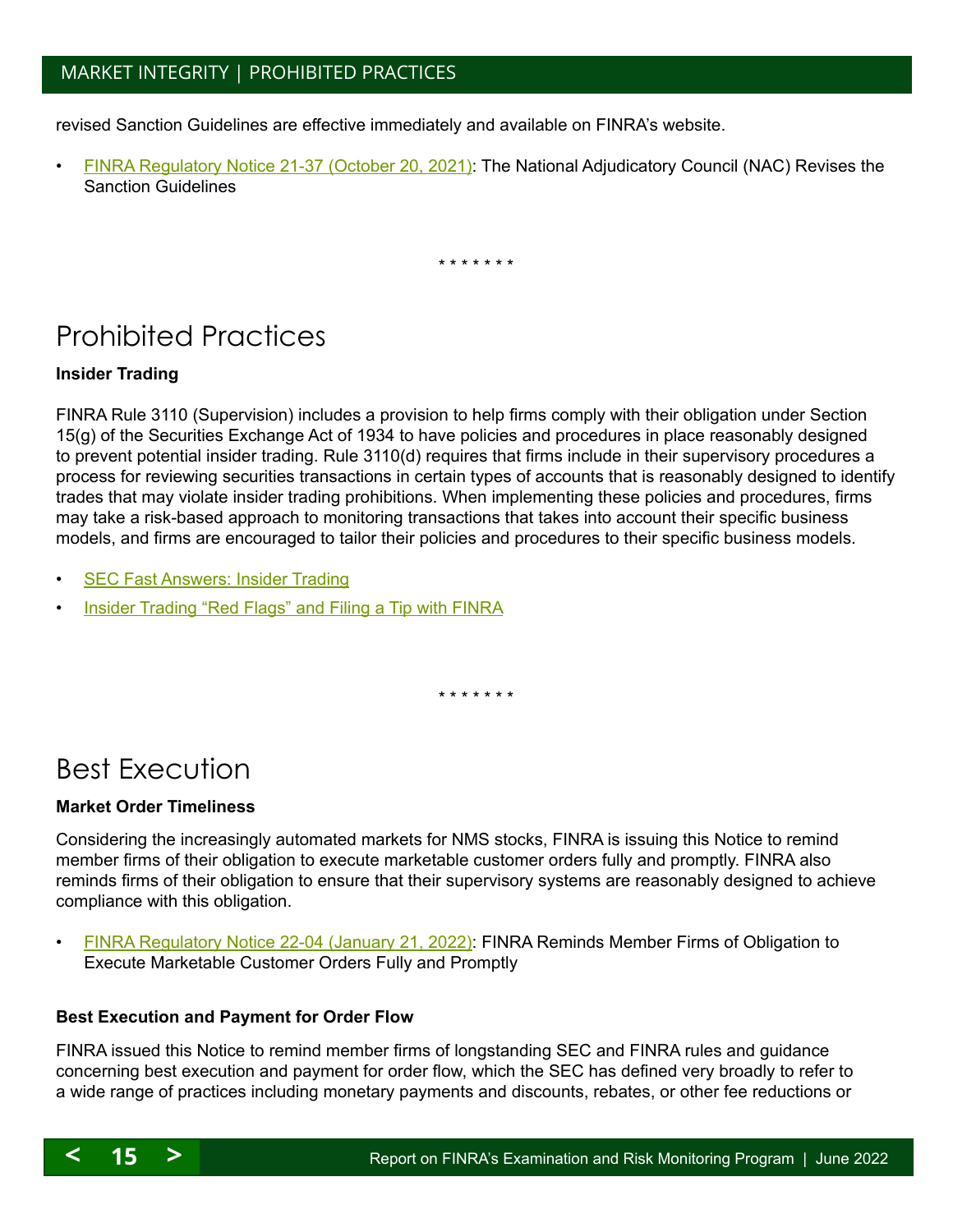## <span id="page-15-1"></span>MARKET INTEGRITY | QUOTATIONS and REPORTING

credits. Under these rules and guidance, member firms may not let payment for order flow interfere with their duty of best execution

• [FINRA Regulatory Notice 21-23 \(June 23, 2021\)](https://www.finra.org/sites/default/files/2021-06/Regulatory-Notice-21-23.pdf): FINRA Reminds Firms of Requirements Concerning Best Execution and Payment for Order Flow

\* \* \* \* \* \* \*

# <span id="page-15-0"></span>Quotations and Reporting

#### **Compliance with SEC Rule 15c2-11**

FINRA adopted amendments to Rule 6432 (Compliance with the Information Requirements of SEA Rule 15c2- 11) in light of the SEC amendments to SEC Rule 15c2-11. As amended, Rule 6432 will require a qualified inter-dealer quotation system to submit a modified Form 211 filing to FINRA in connection with each initial information review, and a daily security file to FINRA containing summary information for all securities quoted on its system on each day that it makes a publicly available determination permitted under SEC Rule 15c2-11, among other amendments. The amendments to Rule 6432 became effective on September 28, 2021, in line with the compliance date for the amendments to SEC Rule 15c2-11.

• [FINRA Regulatory Notice 21-33 \(September 28, 2021\)](https://www.finra.org/sites/default/files/2021-09/Regulatory-Notice-21-33.pdf): FINRA Adopts Amendments to Rule 6432 Regarding Compliance with the Information Requirements of SEC Rule 15c2-11

#### **Regulation of Inter-dealer Quotation Systems**

FINRA has adopted new Rule 6439 (Requirements for Member Inter-Dealer Quotation Systems), which implements additional requirements for firms that operate systems that regularly disseminate the quotations of identified broker-dealers in OTC Equity Securities (each an "inter-dealer quotation system" or "IDQS"). Rule 6439 became effective on October 1, 2021, except for paragraph (d)(1)(B), which relates to the collection of order-level information. The effective date for this paragraph will be announced at a later date to better coordinate, and avoid regulatory duplication, with reporting obligations to the Consolidated Audit Trail (CAT) under Rule 6830 (Industry Member Data Reporting).

FINRA also is deleting the Rule 6500 Series and other rules related to the OTC Bulletin Board (OTCBB) – a FINRA-operated inter-dealer quotation system – and ceasing its operation. The permanent closure of the OTCBB will not occur prior to October 1, 2021. FINRA will announce the effective date of the deletion of the OTCBB-related rules and its closure in a separate communication.

• [FINRA Regulatory Notice 21-28 \(August 6, 2021\)](https://www.finra.org/sites/default/files/2021-08/Regulatory-Notice-21-28.pdf): FINRA Adopts Rule 6439 Governing the Operation of Inter-Dealer Quotation Systems and Announces Closure of the OTC Bulletin Board

#### **Regulation of Inter-dealer Quotation Systems**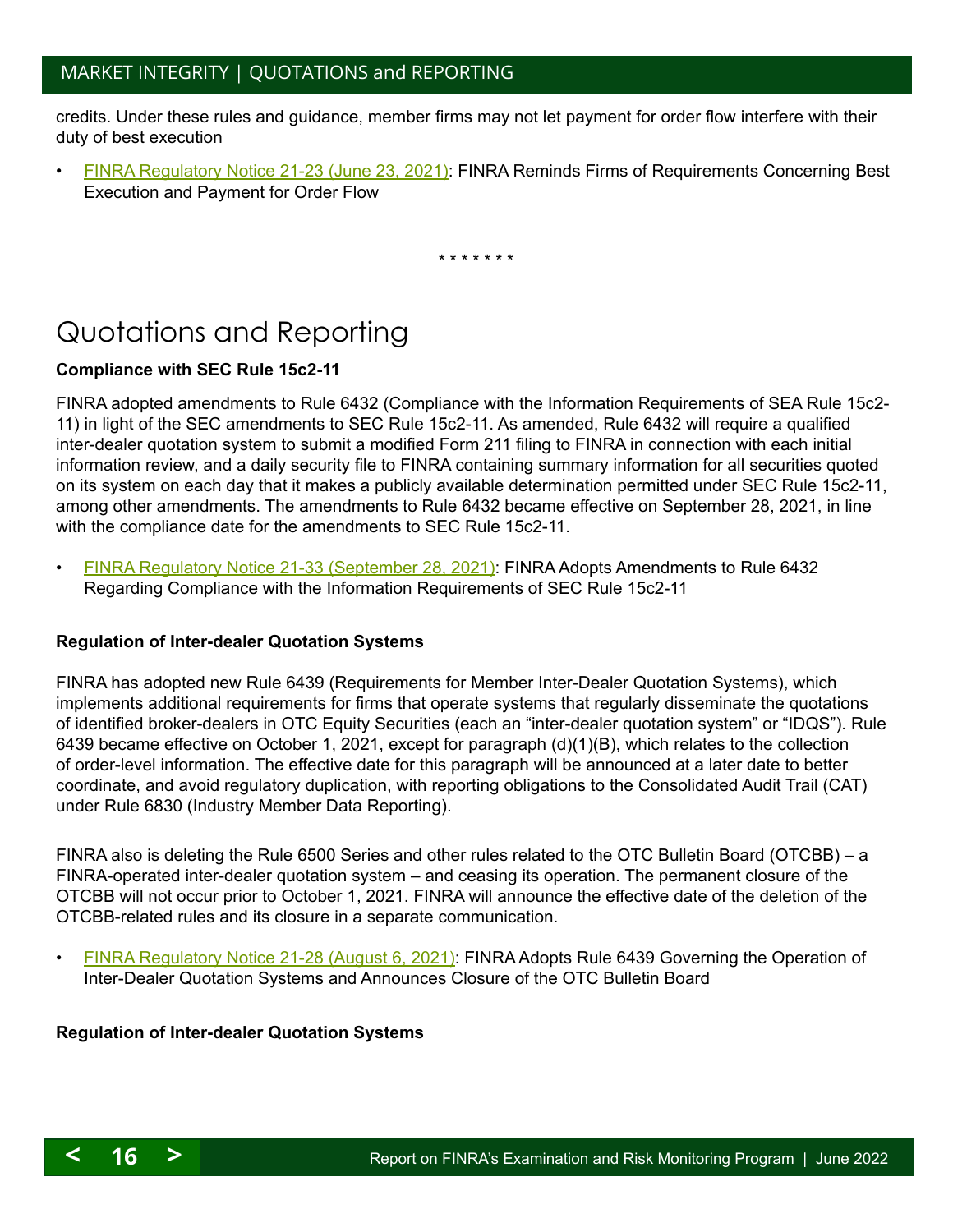## <span id="page-16-1"></span>MARKET INTEGRITY | QUOTATIONS and REPORTING

On November 8, 2021, FINRA ceased operation of the OTC Bulletin Board (OTCBB)—a FINRA-operated interdealer quotation system—and deleted the OTCBB-related rules from the FINRA rulebook.

• [FINRA Regulatory Notice 21-38 \(October 25, 2021\)](https://www.finra.org/sites/default/files/2021-10/Regulatory-Notice-21-38.pdf): FINRA Announces Closure of the OTC Bulletin Board

#### **SEC Approves Registration of First Security-Based Swap Data Repository**

November 8, 2021 was the first compliance date for Regulation SBSR, which governs regulatory reporting and public dissemination of security-based swap transactions. Regulation SBSR is a key component of the security-based swap regulatory regime established by Title VII of the Dodd-Frank Wall Street Reform and Consumer Protection Act. Regulation SBSR provides for the reporting of security-based swap information to registered SDRs and for public dissemination of transaction, volume, and pricing information.

• [SEC Release No. 34-91798 \(May 7, 2021\):](https://www.sec.gov/news/press-release/2021-80) Security-Based Swap Data Repositories; DTCC Data Repository (U.S.), LLC; Order Approving Application for Registration as a Security-Based Swap Data **Repository** 

<span id="page-16-0"></span>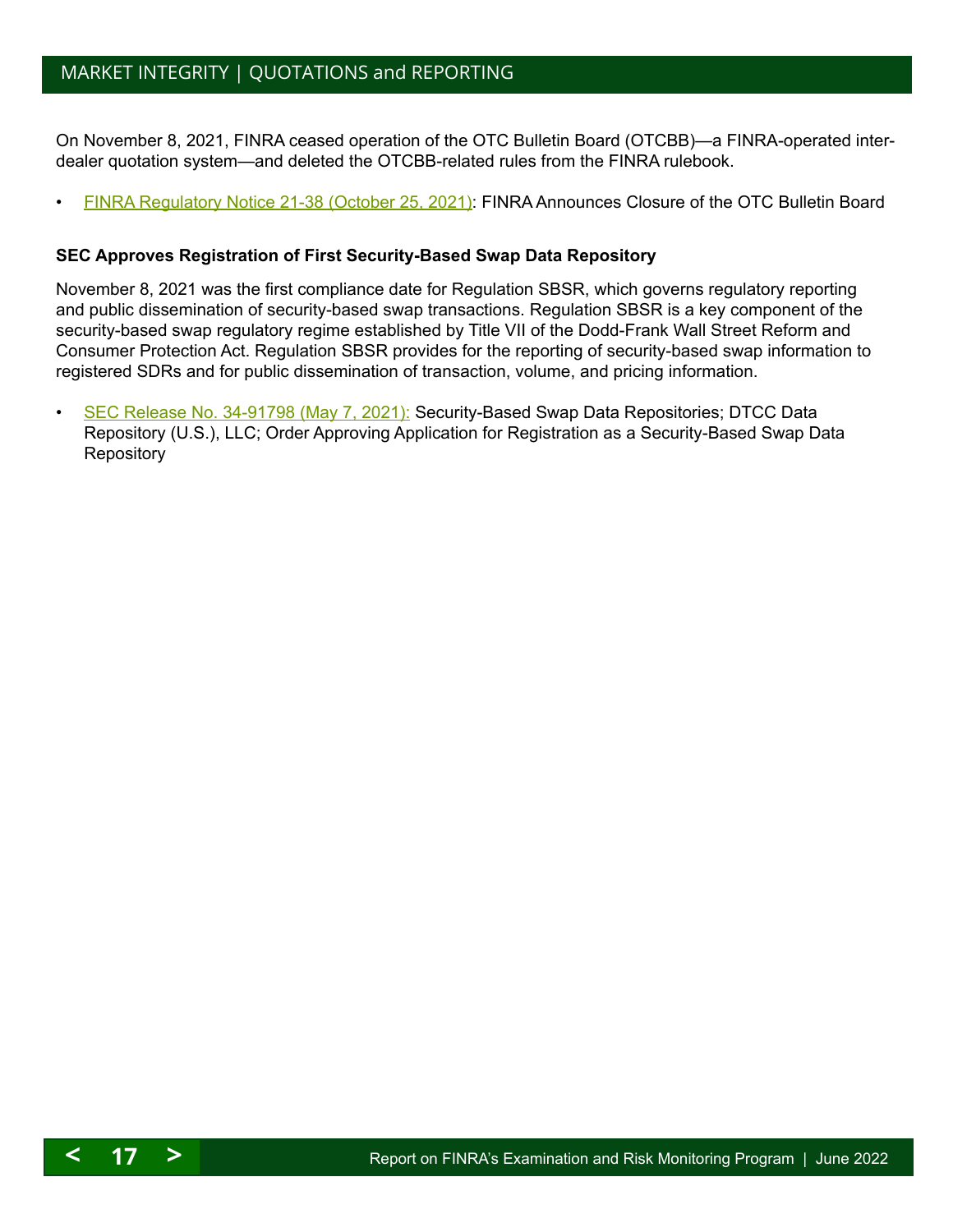# **Financial Management**

## <span id="page-17-0"></span>General Standards

#### **SEC Financial Responsibility Rules**

FINRA is making available updates to interpretations in the Interpretations of Financial and Operational Rules that have been communicated to FINRA by the staff of the SEC's Division of Trading and Markets. The updated interpretations are with respect to Securities Exchange Act (SEA) Rules 15c3-1 and 15c3-3.

• [FINRA Regulatory Notice 21-27 \(July 22, 2021\):](https://www.finra.org/sites/default/files/2021-07/Regulatory-Notice-21-27.pdf) FINRA Announces Update of the Interpretations of Financial and Operational Rules

#### **Qualifications of Accountants**

The SEC adopted amendments to update certain auditor independence requirements. These amendments are intended to focus the independence analysis more effectively on those relationships or services that are more likely to pose threats to an auditor's objectivity and impartiality. The amendments became effective on June 9, 2021.

• [SEC Release No. 33-10876 \(October 16, 2020\)](https://www.sec.gov/rules/final/2020/33-10876.pdf), [85 FR 80508 \(December 11, 2020\)](https://www.govinfo.gov/content/pkg/FR-2020-12-11/pdf/2020-23364.pdf): Qualifications of Accountants (Final Rule)

#### **Fund of Funds Arrangements**

The SEC adopted a new rule under the Investment Company Act of 1940 to streamline and enhance the regulatory framework applicable to funds that invest in other funds ("fund of funds" arrangements). In connection with the new rule, the Commission rescinded rule 12d1-2 under the Act and certain exemptive relief that had been granted from sections 12(d)(1)(A), (B), (C), and (G) of the Act permitting certain fund of funds arrangements. Finally, the Commission adopted related amendments to rule 12d1-1 under the Act and to Form N-CEN. The rule became effective on January 19, 2021.

- [SEC Release No. 33-10871 \(October 7, 2020\)](https://www.sec.gov/rules/final/2020/33-10871.pdf), [85 FR 73924 \(November 19, 2020\):](https://www.govinfo.gov/content/pkg/FR-2020-11-19/pdf/2020-23355.pdf) Fund of Funds Arrangements (Final Rule)
- [SEC Press Release 2020-247 \(October 7, 2020\): SEC Updates Framework for Fund of Funds](https://www.sec.gov/news/press-release/2020-247)  **[Arrangements](https://www.sec.gov/news/press-release/2020-247)**

#### **SEC Adopts Clearing Agency Rule to Limit Duplicative Regulation**

The SEC adopted a rule pursuant to Section 36 of the Securities Exchange Act of 1934 ("Exchange Act") to exempt from the definition of "clearing agency" in Section 3(a)(23) of the Exchange Act certain activities of

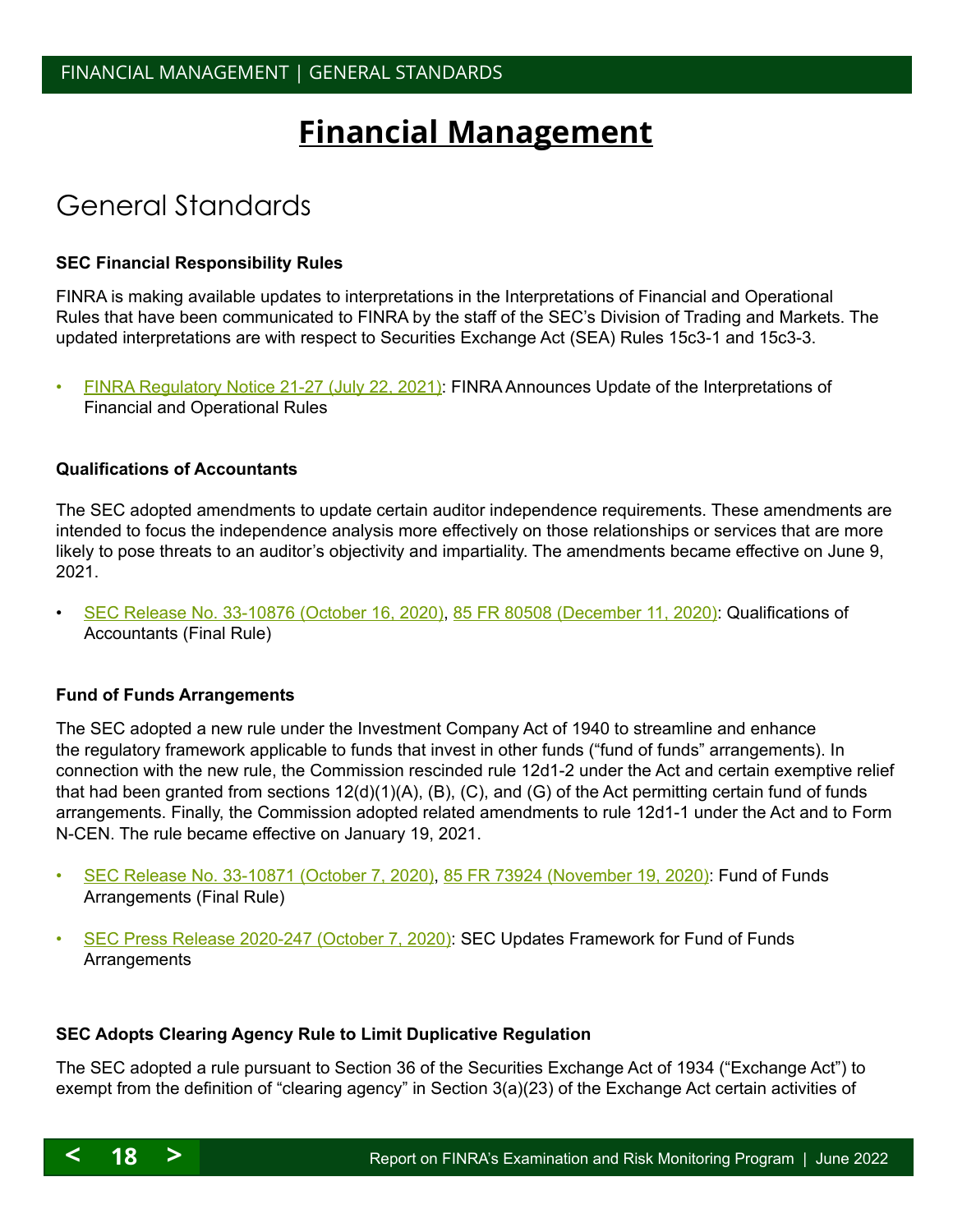## <span id="page-18-1"></span>FINANCIAL MANAGEMENT | LIQUIDITY MANAGEMENT

a registered security-based swap dealer, a registered security-based swap execution facility, and a person engaging in dealing activity in security-based swaps that is eligible for an exception from registration as a security-based swap dealer because the quantity of dealing activity is de minimis.

• [SEC Release No. 34-90667 \(December 16, 2020\),](https://www.sec.gov/rules/final/2020/34-90667.pdf) [86 FR 7637 \(February 1, 2021\)](https://www.govinfo.gov/content/pkg/FR-2021-02-01/pdf/2020-28194.pdf): Exemption from the Definition of "Clearing Agency" for Certain Activities of Security-Based Swap Dealers and Security Based Swap Execution Facilities (Final Rule)

\* \* \* \* \* \* \*

# <span id="page-18-0"></span>Liquidity Management

#### **Supplemental Liquidity Schedule**

FINRA has established a new Supplemental Liquidity Schedule (SLS). The new SLS, which members subject to the requirement will need to file as a supplement to the FOCUS Report, is designed to improve FINRA's ability to monitor for events that signal an adverse change in the liquidity risk of the members with the largest customer and counterparty exposures. FINRA is issuing this Notice to provide further information on the new requirement, which became effective on March 1, 2022. For members subject to the requirement, the first SLS were to be completed as of the end of March 2022 and due by May 4, 2022

• [FINRA Regulatory Notice 21-31 \(September 3, 2021\)](https://www.finra.org/sites/default/files/2021-09/Regulatory-Notice-21-31.pdf): FINRA Establishes New Supplemental Liquidity Schedule (SLS)

#### **Customer Order Handling, Margin and Liquidity**

FINRA issued this Notice to remind member firms of their obligations to maintain appropriate margin requirements and effectively manage their liquidity, especially during periods of extreme market conditions.

• [FINRA Regulatory Notice 21-12 \(March 18, 2021\)](https://www.finra.org/sites/default/files/2021-03/Regulatory-Notice-21-12.pdf): FINRA Reminds Member Firms of Their Obligations Regarding Customer Order Handling, Margin Requirements and Effective Liquidity Management Practices During Extreme Market Conditions

#### **Security-Based Swaps**

FINRA has adopted amendments to its rules to clarify the application of FINRA rules to security-based swaps (SBS):

FINRA has adopted a new Rule 0180 (Application of Rules to Security-Based Swaps), which, along with conforming amendments to Rule 9610 (Procedures for Exemptions—Application), will become effective February 6, 2022. The new rule replaces the expiring temporary Rule 0180 and generally applies FINRA rules to members' activities and positions with respect to SBS, with limited exceptions.

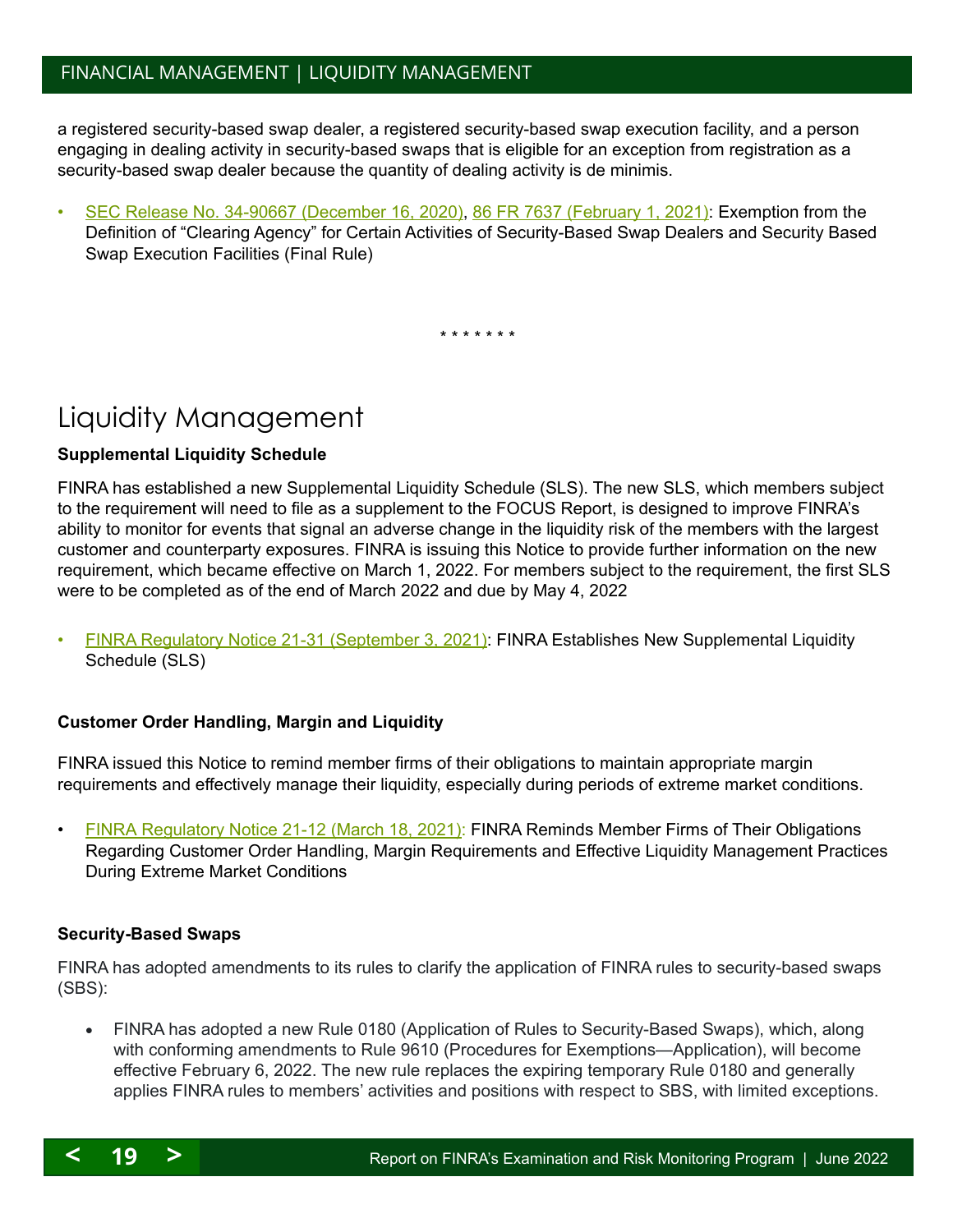## <span id="page-19-1"></span>FINANCIAL MANAGEMENT | CREDIT RISK MANAGEMENT

- FINRA has amended its financial responsibility and operational rules, including Rule 4120 (Regulatory Notification and Business Curtailment), to conform to the Securities and Exchange Commission's (SEC or Commission) SBS-related capital, margin and segregation requirements. These amendments will also become effective February 6, 2022.
- FINRA has adopted a new SBS-specific margin rule, Rule 4240 (Security-Based Swap Margin Requirements), which replaces the expiring interim pilot program establishing margin requirements for credit default swaps (CDS). The new margin rule, along with related amendments to Rules 4210 (Margin Requirements) and 4220 (Daily Record of Required Margin), will become effective April 6, 2022.

#### *Effective Dates: February 6, 2022 (Rules 0180, 4120 and 9610) and April 6, 2022 (Rules 4210, 4220 and 4240)*

• [FINRA Regulatory Notice 22-03 \(January 20, 2022\)](https://www.finra.org/sites/default/files/2022-01/Regulatory-Notice-22-03.pdf): FINRA Adopts Amendments to Clarify the Application of FINRA Rules to Security-Based Swaps

\* \* \* \* \* \* \*

## <span id="page-19-0"></span>Credit Risk Management

#### **Margin Interpretation Updates**

FINRA Rule 4210 (Margin Requirements) specifies the margin requirements applicable to securities held in margin accounts, including both strategy-based margin accounts and portfolio margin accounts. FINRA maintains interpretations regarding FINRA Rule 4210, available on the Interpretations of FINRA's Margin Rule [webpage](https://www.finra.org/rules-guidance/guidance/interpretations-finras-margin-rule), in a portable digital format (PDF) document where the interpretations immediately follow the section of the rule to which they relate. This Notice clarifies and updates the interpretations regarding minimum equity requirements.

• [FINRA Regulatory Notice 21-24 \(July 6, 2021\)](https://www.finra.org/sites/default/files/2021-07/Regulatory-Notice-21-24.pdf): FINRA Announces Updates to the Interpretations of FINRA's Margin Rule Regarding Minimum Equity

#### **Margin Interpretation Updates**

FINRA Rule 4210 (Margin Requirements) specifies the margin requirements applicable to securities held in margin accounts, including both strategy-based margin accounts and portfolio margin accounts. FINRA maintains interpretations regarding FINRA Rule 4210, available on the Interpretations of FINRA's Margin Rule [webpage](https://www.finra.org/rules-guidance/guidance/interpretations-finras-margin-rule), in a portable digital format (PDF) document where the interpretations immediately follow the section of the rule to which they relate. This Notice clarifies and updates the interpretations regarding day trading.

• [FINRA Regulatory Notice 21-13 \(March 24, 2021\):](https://www.finra.org/sites/default/files/2021-03/Regulatory-Notice-21-13.pdf) FINRA Announces Updates to the Interpretations of FINRA's Margin Rule for Day Trading